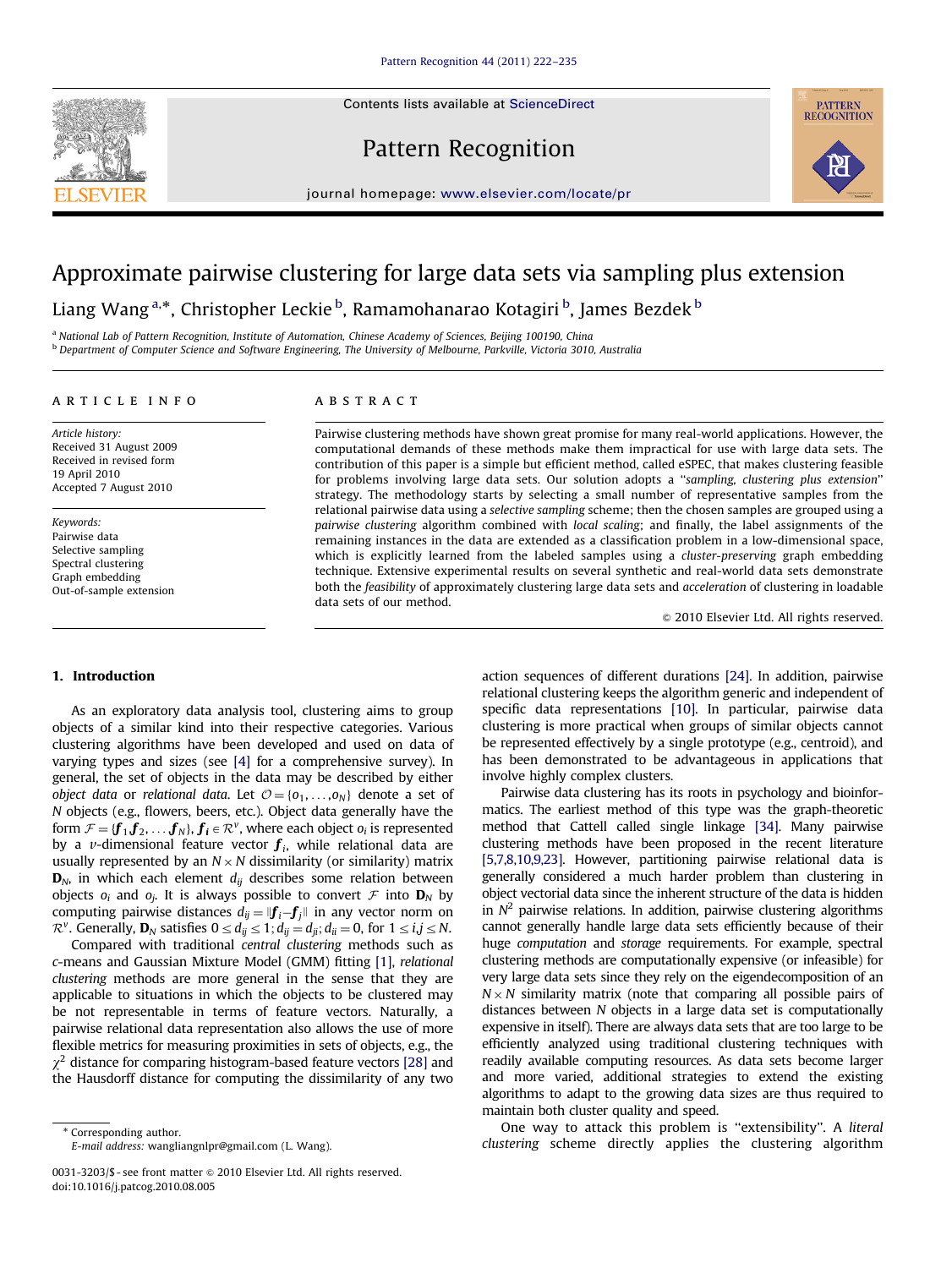

Fig. 1. Architecture of our approximate relational clustering method. Note that if the object data is given, it is possible to transform them to pairwise relational data by comparing all possible pairs of distances, as highlighted by the top-left box (dashed line).

without any modifications to the full data set. In contrast, an extended clustering scheme applies a clustering algorithm to a representative and manageably sized sample set of the full data, and then non-iteratively extends the results from this sample set to obtain (approximate) clusters for the remaining data [\[3\]](#page-12-0). The main objective of this paper is to develop such an extensible pairwise clustering method for approximate clustering of large data sets in an accurate and efficient manner. In other words, given the pairwise relational data matrix  $\mathbf{D}_N$  corresponding to  $\mathcal{O}$ (i.e., where a vectorial representation of the original objects is not necessarily available), we wish to partition the data set into c groups, i.e.,  $C_1, \ldots, C_c$ , so that  $C_i \cap C_j = \emptyset$  if  $i \neq j$  and  $C_1 \cup C_2 \cup \cdots \cup C_c = \mathcal{O}$ . Our proposed method is performed in a ''sampling, clustering plus extension'' manner, as shown in Fig. 1. First, a selective sampling scheme selects a small number of representative samples from the full data set. Then the selected samples are clustered using a spectral clustering algorithm coupled with a local scaling scheme. Finally, the labeled samples are used to learn a compact embedding space using a clusterpreserving graph embedding technique, in which the labels of the remaining examples in the data set can be effectively predicted as a classification problem, i.e., by assigning out-of-sample examples to the previously determined clusters. An empirical evaluation on both synthetic and real-world data sets demonstrates that our method is not only feasible for large data partitioning problems where literal clustering fails, but also drastically reduces the computational burden associated with the processing of large data sets.

The remainder of the paper is organized as follows. Section 2 briefly reviews related work. Sections 3 describes our approximate relational clustering method including three steps, namely selective sampling, sample clustering and out-of-sample spectral extension. Experimental results are given and analyzed in Section 4, prior to a discussion and conclusion in Section 5.

# 2. Related work

With the increase in data sizes, it is becoming increasingly important to develop large-scale clustering techniques for clustering large data sets. Key points of sampling-based algorithms [\[17,18,20\]](#page-12-0) are how to choose an appropriate number of samples to maintain the important geometrical properties of clusters, and how to extend the sample results to the remainder of the data. Incremental algorithms [\[16,19\]](#page-12-0) load a subset of the data that fits into main memory at one time for clustering, and keep sufficient statistics or past knowledge of clusters from a previous run for use in improving the model incrementally for the remaining data. Distributed clustering algorithms [\[36,35\]](#page-12-0) usually take into consideration that the data may be inherently distributed to different loosely coupled sites connected through a network. However, most of the existing large-scale algorithms are restricted to object (vectorial) data. In this paper, our concern is to extend a pairwise data clustering algorithm to large relational data sets. Clustering of large relational data sets has received little attention. The following reviews related work.

There have been a number of pairwise data clustering methods in the recent literature [\[30,7,8,23\]](#page-12-0). Hofmann and Buhmann [\[7\]](#page-12-0) proposed to perform pairwise data clustering by using deterministic annealing. Roth et al. [\[8\]](#page-12-0) reformulated the pairwise data representation in terms of a vectorial data representation by using a constant shift embedding. In particular, a family of spectral clustering algorithms [\[30\]](#page-12-0) has been widely studied and used, e.g., for image segmentation [\[6\]](#page-12-0) and trajectory pattern learning [\[29\].](#page-12-0) However, an important problem associated with pairwise data grouping algorithms is their scaling behavior with the number of data items N, in terms of their memory limitations and computational overheads, which greatly hinders their applicability to very large data sets. Several recent attempts, e.g., dominant sets [\[10\],](#page-12-0) the methods based on the Nyström approximation [\[11,14\]](#page-12-0) and eNERF [\[3,22\],](#page-12-0) have been proposed to deal with this problem.

Dominant sets [\[10\]](#page-12-0) generalize the notion of a maximal clique to edge-weighted graphs and have non-trivial connections to continuous quadratic optimization and spectral grouping. However, it would require a significant amount of time to use a complete graph to find dominant sets. To deal with large data sets, out-of-sample extensions of dominant-set clusters are proposed in [\[10\]](#page-12-0). First a small number of samples are selected randomly to find the dominant sets; then a label prediction for new examples is found by computing an approximation of the degree of cluster membership. However, the prediction (or classification) scheme for new examples inherits the potential drawbacks of the computationally complex dominant set formulation. Also, it may happen that for some instances there is no cluster that satisfies the prediction rule (and thus no assignment).

A spectral grouping approach using the Nyström method is proposed in [\[11\].](#page-12-0) The approach is based on first solving a smallscale eigenvalue problem with randomly chosen sample data, followed by computing approximated eigenvectors by extrapolation, and finally using them to perform classical c-means clustering. Strictly speaking, the approach does not fall into the category of approaches that are based on ''sampling, clustering plus extension'', as used in this paper and other previous works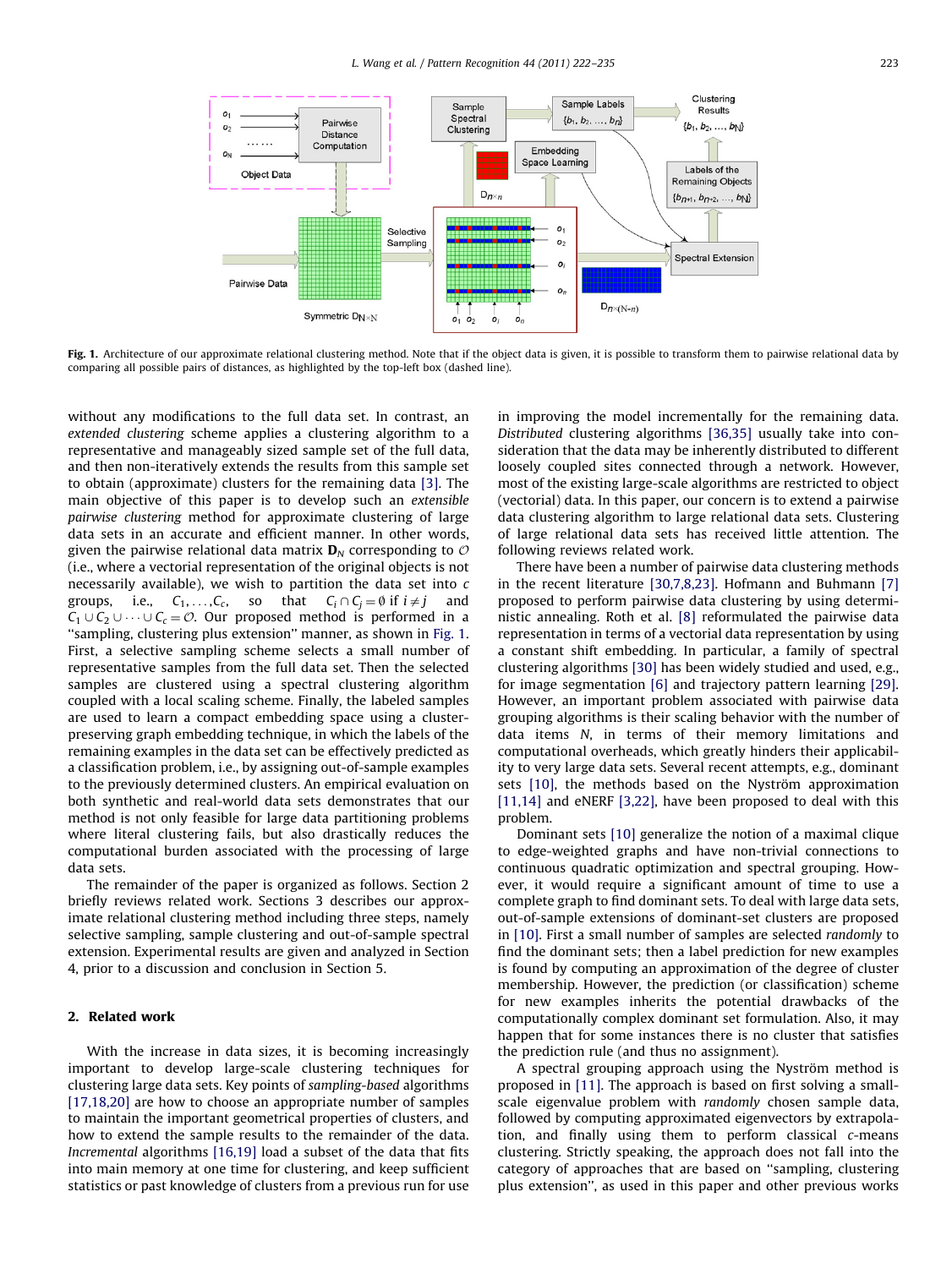[\[3,22,10\].](#page-12-0) Another similar work based on the Nyström method, for out-of-sample extensions but not for clustering itself, is described in Bengio et al. [\[14\]](#page-12-0), in which a new example is mapped as a linear weighted combination of the corresponding eigenfunctions for the training samples. When extending the mapping, it is necessary to simultaneously extend the kernel function. However, the extension of the kernel is not trivial, especially when the kernel itself is an unknown function defined in the feature space.

The eNERF algorithm described in [\[3\]](#page-12-0) performs approximate clustering for large pairwise relational data. Instead of the use of simple random sampling (as used in [\[11,10\]\)](#page-12-0), this method adopts a progressive sampling (PS) procedure based on a statistical test to extract the representative examples from the pairwise data. Then the method performs sample clustering with non-Euclidean relational fuzzy c-means (NERF), followed by indirectly extending the clusters to the remainder of the data with an iterative procedure. However, progressive sampling often results in significant over-sampling [\[22\]](#page-12-0). Sample clustering in the eNERF algorithm is based on a centering clustering algorithm, i.e., the relational fuzzy c-means algorithm, and hence, will probably fail for clusters with non-hyperellipsoidal shapes.

It should be mentioned that an incremental spectral clustering algorithm is proposed to handle dynamic changing data in [\[21\].](#page-12-0) This method targets a class of applications (e.g., monitoring of evolving communities such as the websphere and blogsphere), which need to handle not only insertion or deletion of data points but also similarity changes between existing items over time. The method extends standard spectral clustering to adapt to evolving data by introducing the incidence vector/matrix to represent two kinds of dynamics in the same framework and by incrementally updating the eigenvalue system. Computational efficiency is improved at the expense of lower cluster quality.

In this paper, our aim is to develop an extended pairwise clustering method to partition large ''static'' data sets using a ''sampling plus extension'' strategy. We choose spectral clustering as the basis of our method due to its continuing success in many recent applications. Accordingly, we call this method eSPEC (extensible Spectral Clustering). Motivations for such a study can be summarized as follows: When the data set is large or very large and unloadable given the available computing resources, sampling plus extension can offer an approximate clustering solution i.e., makes clustering feasible, whereas it is impossible to use the literal approach alone. If the data set is small, medium-sized, or merely large but still loadable, then an extended scheme may offer an approximate solution comparable to the literal solution at a significantly reduced computational cost. That is, it accelerates the literal scheme. The benefits of an extended clustering scheme in these two cases can be summarized as feasibility for very large data and acceleration for large data, as depicted in Table 1. A fundamental difference between these two cases involves the calculation of an approximation error. For case I, we can assess the approximation error by measuring the difference between the clustering results obtained using the corresponding extended and literal schemes. For case II, the only solution available is that obtained by the extended scheme, in which case the approximation error cannot be measured. As mentioned before, key points of sampling-based algorithms are how to choose an appropriate number of representative samples to

#### Table 1

Characteristics of the extended clustering scheme for large  $(R_L)$  and very large  $(R_{VL})$ data sets.

| Case           | Property   | Objective    | Approximate error |
|----------------|------------|--------------|-------------------|
| $I(R_1)$       | Loadable   | Acceleration | Measurable        |
| II $(R_{VI.})$ | Unloadable | Feasibility  | Immeasurable      |

maintain the important geometrical properties of the underlying clusters as much as possible, and how to extend the clustering results from the sample set to the remainder of the data. In this work, we specifically propose to use an elegant combination of selective sampling with graph-embedding-based out-of-sample extension, which will be described in the following sections.

# 3. Our method

# 3.1. Selective sampling

Using a sample set from the full data set can speed up the clustering process, but this is only acceptable if it does not reduce the quality of the discovered knowledge. Most data reduction techniques are based on statistical sampling, such as uniform random sampling, stratified sampling or non-uniform probabilistic sampling [\[2\]](#page-12-0). There have also been some methods that incorporate random sampling with adaptive procedures involving a specific data mining tool such as decision trees [\[32,33\].](#page-12-0) However, there have been few studies on direct sampling of pairwise relational data. Simple random sampling (RS) may work well when the sample size is sufficiently large. But a probably unnecessarily large sample size will naturally increase the computational workload. We wish to take few representative samples while still achieving satisfactory performance.

For this purpose, we use a modification of the selective sampling (SS) scheme developed in [\[22\].](#page-12-0) This heuristic sampling scheme was shown to be superior to the progressive sampling scheme in [\[3\]](#page-12-0) (which has a tendency to over-sample) and to random sampling (when the sample size is not sufficient). In addition, the SS algorithm is computationally efficient, thus allowing the processing of truly large data sets. In brief, our modified selective sampling scheme first selects h distinguished objects (using a max–min farthest point strategy to ensure that they are mutually far away from each other) from the dissimilarity matrix  $D_N$ , which are used as cluster seeds to guide the sampling process. Next, each object in  $\{0_1,0_2,\ldots,0_N\}$  is associated with its nearest distinguished object. The final step of SS randomly selects a small number of samples from each group  $R_i$  ( $i = 1,2,...,h$ ), where  $R_i$  denotes the set of objects grouped with the i-th distinguished object. The sampling algorithm is summarized as follows.

## Selective sampling

*Input*:  $D_N$ , an  $N \times N$  pairwise dissimilarity matrix of N objects;  $h$ , the number of distinguished objects; and  $n$ , the number of the samples to be chosen.

*Output*: **D**<sub>n</sub>, an  $n \times n$  matrix which is a submatrix of **D**<sub>N</sub> corresponding to the row/column indices in the sample set  $S$ .

- 1. Select the indices  $p_1, \ldots, p_h$  of the h distinguished objects from the rows of  $D_{N}$ .
	- Randomly select the first index from the index set  $\{1,2,\ldots,N\}$ , e.g.,  $p_1 = 1$ , without loss of generality.
	- Initialize the search array by  $\mathbf{s} = (s_1, \ldots, s_N) = (d_{1,1}, \ldots, d_{1,N})$ .
	- Successively update **s** to  $(\min\{s_1,d_{p_{i-1},1}\},\ldots,\min\{s_N,d_{p_{i-1},N}\})$ for  $i = 2, \ldots, h$ , and select  $p_i = \text{argmax}_i\{s_i\}.$

2. seed according to the dissimilarities (note that this is only a Associate each object in  $\{o_1, \ldots, o_N\}$  with its nearest cluster coarse pre-clustering process based on  $d_{ii}$ ).

- Initialize the index set of each of the respective distinguished objects  $R_1 = R_2 = \cdots = R_h = \emptyset$ .
- For  $i = 1$  to N, select  $q = \argmin_{1 \leq i \leq h} \{d_{p,i}\}\$  and accordingly update  $R_q = R_q \cup \{i\}.$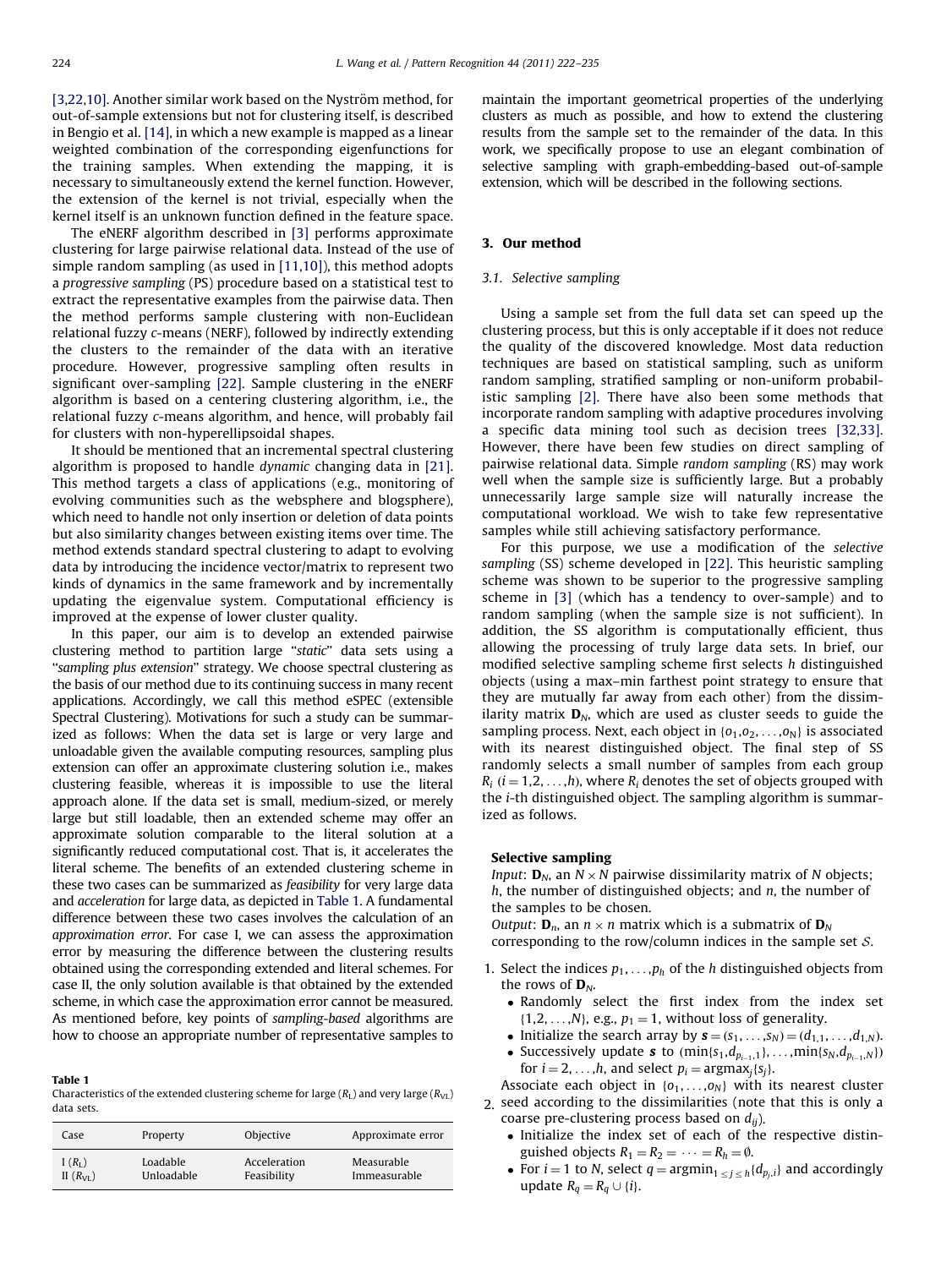Select the sample data from each group  $R_i(i = 1, \ldots, h)$ .

- 3. For  $i = 1, \ldots, h$ , compute a sub-sample size of the *i*-th group  $n_i = \lfloor n \cdot |R_i|/N \rfloor$ , and randomly select  $n_i$  indices from  $R_i$ without replacement.
	- Let the sample set  $S$  denote the union of all the randomly selected indices and define  $n = |S|$ .

We note the following points: (1)  $D_N$  does not need to be fully loaded into memory but just a small portion  $h \times N$  needs to be loaded. Moreover, if the input data begin as object data, only a  $h \times N$  distance matrix is computed for the sampling process. For subsequent processing, we only need to load  $\mathbf{D}_{n \times n}$  for sample clustering, and  $\mathbf{D}_{n\times (N-n)}$  for out-of-sample extension (fully loaded or incrementally loaded depending on the computational platform). (2) If N is very large, we may select a subset sampled uniformly and randomly from  $D_N$  to act as the input to the SS algorithm. This is necessary for handling truly very large data sets, and it is plausible because, in general, the number of clusters  $c \ll N$  (i.e., unnecessarily many examples basically provide redundant information to characterize the structure of the whole data set). (3) If a set of objects  $\mathcal O$  can be partitioned into  $c\geq 1$ compact and separated (CS) clusters, and if  $h \geq c$ , then this sampling algorithm will select at least one distinguished object from each cluster, which provides a guarantee that the selected samples do not miss a potential cluster (see [\[3\]](#page-12-0) for the proof). In addition, the proportion of objects in the sample set from each cluster approximately equals the proportion of objects in the population from the same cluster. (4) To obtain more representative samples, we may set  $h$  to an overestimate of the true but unknown number of clusters (i.e.,  $h \geq c$ ). It might be appropriate that  $h$  be set to a larger value in order to sufficiently capture irregular-shaped data structures. Thus a group (possibly with a complex shape) in the data might be approximated by more subgroups. As h increases, the likelihood that the sampling algorithm would include enough representative examples improves.

Note that the step of identifying the distinguished objects requires  $O(hN)$  time. The step of classifying each object to its nearest distinguished object requires O(N) time. Thus the time complexity of this algorithm is  $O(hN)$ . If the available data is just object data in  $\mathcal{R}^{\nu}$ , then the acquisition of the required elements in the first step and the computation of  $\mathbf{D}_n$  from original object data have additional time requirements of O(vhN) and O(vn<sup>2</sup>). In this case, the runtime complexity is  $O(\nu hN + \nu n^2)$  or  $O(\max(\nu hN, \nu n^2))$ . In summary, this sampling scheme is scalable since the runtime complexity is linear in N.

# 3.2. Sample clustering

Two commonly used clustering methods for object data, c-means and fitting a GMM via the EM algorithm, are inapplicable when we have no original vectorial representations of objects (e.g., where only  $D_n$  is available). Spectral clustering is a powerful method for finding complex structure in data using spectral properties of a pairwise similarity matrix [\[30\].](#page-12-0) Moreover, manifold learning [\[12,15\]](#page-12-0) and spectral clustering are intimately related because the clusters that spectral clustering manages to capture can be arbitrarily curved manifolds, which provides a rational basis for our out-of-sample extension strategy (see Section 3.3).

Let us regard  $D_n$  as a complete weighted graph  $G(V,A)$  having a set of nodes **V** corresponding to *n* sample objects. The edge weights are defined by a  $n\times n$  symmetric affinity matrix **A**, whose element  $A_{ii}$  represents the relation of the edge connecting nodes i and *j*. Generally, the distance matrix  $D_n$  may be transformed into **A** by  $A_{ij} = \exp(-d_{ij}^2/\sigma^2)$ , where  $\sigma$  is a scale parameter that controls

how rapidly the affinity  $A_{ij}$  falls off with the distance  $d_{ij}$  between objects  $o_i$  and  $o_j$ . With this representation, the spectral clustering problem can be reformulated as a graph cut problem, such as normalized cut [\[6\]](#page-12-0) and min–max-cut [\[31\].](#page-12-0) For clustering the sample data  $\mathbf{D}_n$ , we use a clustering algorithm described in [\[5\].](#page-12-0) How to choose an optimal scale parameter  $\sigma$  to construct a "good" affinity matrix **A** from  $D_n$  is critical. If the data set has different local statistics between clusters or a cluttered background, it has been shown in [\[9\]](#page-12-0) that a local scaling method can outperform the use of a global scale parameter. For this reason, we use a local scale parameter in our approach. The sample clustering algorithm is summarized as follows.

# Sample clustering

*Input*: **D**<sub>n</sub>, an  $n \times n$  pairwise dissimilarity matrix (corresponding to the set of *n* sample objects in  $S$ ). Output: A set of (crisp) labels for the *n* sample objects in  $S$ , i.e.,  ${b_1, b_2, \ldots, b_n}$ , where  $b_i \in \{1, 2, \ldots, c\}$ .

- 1. Compute a local scale  $\sigma_i$  for each object  $o_i$  in S using  $\sigma_i = d(o_i, o_r) = d_{ir}$  where  $o_r$  is the r-th nearest neighbor of  $o_i$ .
- 2. Form the affinity matrix  $\mathbf{A} \in \mathcal{R}^{n \times n}$  as  $A_{ij} = \exp(-d_{ij}d_{ji}/\sigma_i \sigma_j)$  for  $i \neq j$ , and  $A_{ii} = 0$ .
- 3. Define **H** to be a diagonal matrix with  $H_{ii} = \sum_{j=1}^{n} A_{ij}$ , and construct the normalized Laplacian matrix  $\mathcal{L} = H^{-1/2}AH^{-1/2}$ .
- 4. Find  $e_1, e_2, \ldots, e_c$ , the c largest eigenvectors of  $\mathcal L$  and form the matrix  $\mathbf{E} = [\mathbf{e}_1, \dots, \mathbf{e}_c] \in \mathbb{R}^{n \times c}$  by stacking the eigenvectors in columns. Then re-normalize the rows of E to unit length to generate  $\mathbf{T} \in \mathcal{R}^{n \times c}$ .
- 5. For  $i = 1,2,...,n$ , let  $t_i \in \mathcal{R}^c$  be the vector corresponding to the *i*-th row of **T**, and cluster these  $t_i$  into c groups  $B_1, \ldots, B_c$  via the c-means method.
- 6. Assign each object  $o_i$  to cluster *j* if and only if the corresponding row  $i$  of **T** was assigned to cluster  $j$ , thus obtaining final clusters  $C_1, \ldots, C_c$  with  $C_i = \{i | \mathbf{t}_i \in B_i\}.$

The scale parameter  $\sigma_i$ , or r here, is important for the results of spectral clustering, but hard to determine optimally. In real applications, r should not be generally set to a very large value in order to preserve good locality. For this sample clustering algorithm, the runtime complexity depends on three major steps, i.e., computing the local scale  $\sigma_i$ , the eigendecomposition of the normalized Laplacian matrix and performing c-means. The corresponding runtime complexities for these three steps are, respectively, O( $m^2$ ), O( $n^3$ ) and O( $i_{max}c^2n$ ), where  $i_{max}$  is the maximum iteration number, and in the spectral embedding space, "new" instances corresponding to original objects have c dimensions, in the worst case. Thus the total time complexity is  $O(n^3 + rn^2 + i_{max}c^2n)$ .

# 3.3. Out-of-sample extension

Next we need to address the problem of grouping out-ofsample objects. We are supplied with an  $n\times (N\!-\!n)$  matrix  $\mathbf{D}_{N-n}$ consisting of the pairwise dissimilarities between the  $n$  samples and the remaining  $N-n$  objects in the data. We need to assign each of the remaining  $N-n$  objects to one of the c previously determined clusters. In [\[10,8\]](#page-12-0), the authors considered the assignment of labels of unseen data as a classification problem. The extension stage of our method follows this principle. We consider the whole  $n \times N$  matrix of pairwise dissimilarities between N objects  $[D_n D_{N-n}]$  as a new semantically meaningful vectorial representation, i.e., each object has  $n$  attributes, each of which corresponds to a dissimilarity relation between the object and one of the n previously sampled objects. It is plausible to assume that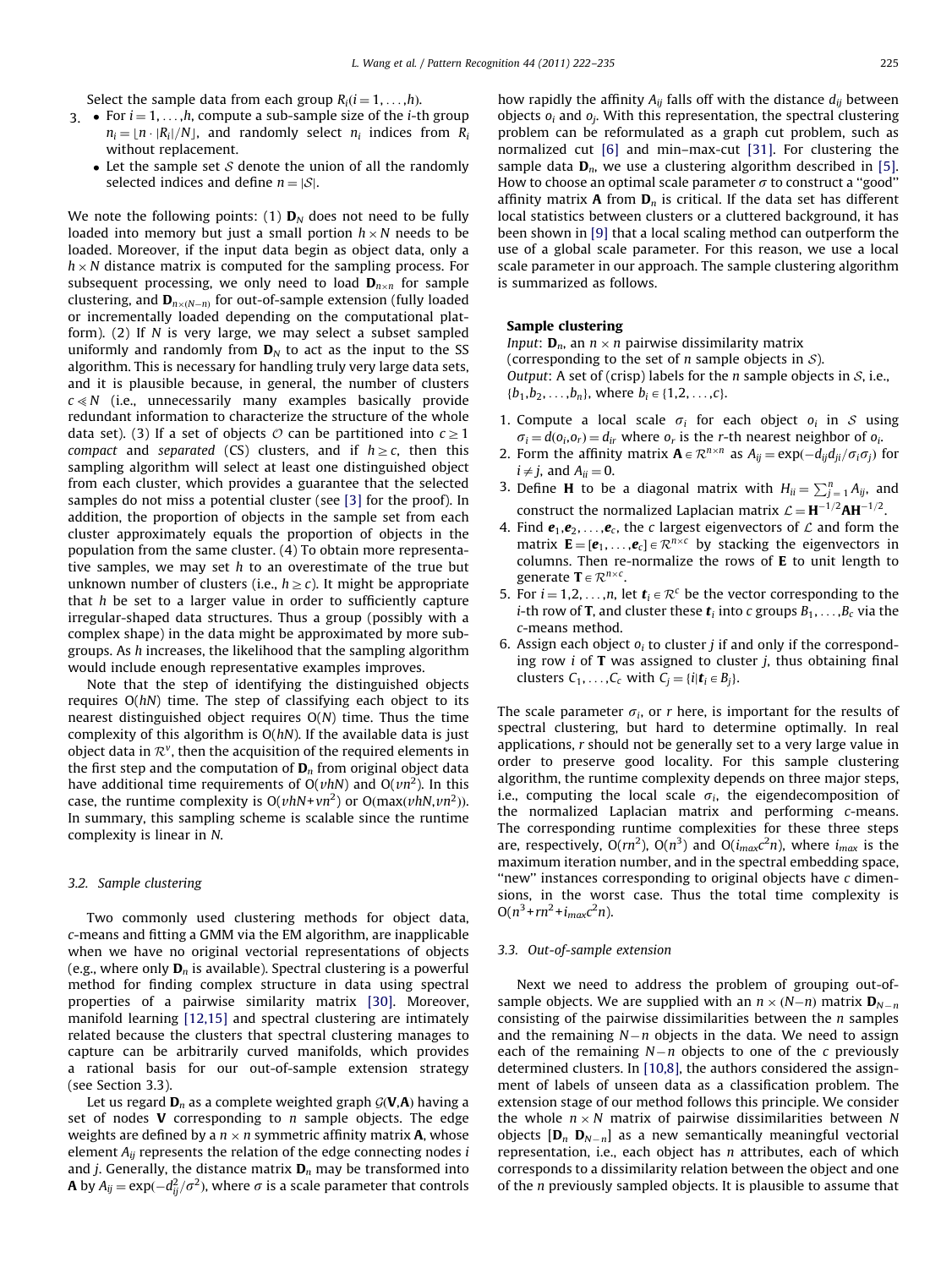such feature vectors from the same class share the same label more often than not. This intuitive observation is our rationale for the use of the classification method to estimate the labels of unlabeled data points in the cluster-preserving embedding space.

For this purpose, we wish to learn an explicit mapping using the sample data  $D_n$  so that we can obtain the embedding representations of unseen data in a new feature space, and accordingly provide a straightforward extension for out-ofsample examples. A non-linear manifold discovery method that is very similar to the mapping procedure used in spectral clustering algorithms is Laplacian Eigenmaps (LE) [\[12\].](#page-12-0) We adopt its computationally efficient linear version, namely Locality Preserving Projections (LPP) [\[13\],](#page-12-0) for explicitly learning the cluster-preserving embedding space from  $D_n$ . More crucially, LPP are defined everywhere in the feature space rather than just at the training sample points, so it is clear how to evaluate the map for new non-sample points. The locality preserving property of LPP also makes it possible that a nearest neighbor search in the low-dimensional embedding space yields similar results to that in the high-dimensional input space. The out-of-sample spectral extension is summarized as follows.

# Out-of-Sample Spectral Extension

*Input*:  $\mathbf{D}_n$ , the dissimilarity matrix corresponding to the set of labeled sample objects (which we re-denote

 $\mathbf{D}_n = [\mathbf{x}_1, \mathbf{x}_2, \dots, \mathbf{x}_n], \mathbf{x}_i \in \mathbb{R}^n$  for convenience of description), and the dissimilarity matrix  $\mathbf{D}_{N-n}=[\mathbf{x}_1^e,\mathbf{x}_2^e,\ldots,\mathbf{x}_{N-n}^e],\mathbf{x}_i^e\in\mathcal{R}^n$ consisting of the pairwise dissimilarity values between the  $n$ sample objects and the remaining  $N-n$  objects. Output: A complete set of (crisp) labels of N objects in the data

 $\mathcal{O}$ , i.e.,  $\{b_1, b_2, \ldots, b_n, b_{n+1}, \ldots, b_N\}$ , where  $b_i \in \{1, 2, \ldots, c\}$ .

- 1. Constructing the adjacency graph: Let  $G$  denote an undirected graph with  $n$  nodes corresponding to the  $n$  labeled samples. An edge occurs between nodes *i* and *j* if  $x_i$  and  $x_j$  are "close", according to K-nearest neighbors ( $K \in \mathcal{N}$ ) (i.e.,  $\mathbf{x}_i$  is among the K-nearest neighbors of  $x_i$  or if  $x_i$  is among the K-nearest neighbors of  $x_i$ ).
- 2. Weighting the edges: Let **W** be a symmetric  $n\times n$  matrix. Its element  $W_{ij}$  is the weight of the edge joining the nodes *i* and *j*, and is 0 if there is no such edge. W is sparse as most weights are 0. We use the cosine similarity to compute the edge weights, i.e.,  $W_{ij} = (\mathbf{x}_i \cdot \mathbf{x}_j)/(|\mathbf{x}_i| \cdot |\mathbf{x}_i|)$ .
- 3. Eigenmaps: Solve the generalized eigenvector problem  $X L X^{T} u = \lambda X H X^{T} u$ , where the *i*-th column of the matrix X is  $x_i$ ,  $L = H-W$  is the graph Laplacian and H is a diagonal matrix whose entries are column (or row) sums of symmetric **W**. Let the column vectors  $\mathbf{u}_1, \ldots, \mathbf{u}_c$  be the eigenvectors, ordered according to their eigenvalues,  $\lambda_1 < \cdots < \lambda_c$ . Thus, the embedding in the c-dimensional spectral space is represented as  $\mathbf{x}_i \rightarrow \mathbf{y}_i = \mathbf{U}^T \mathbf{x}_i, \mathbf{U} = [\mathbf{u}_1, \mathbf{u}_1, \dots, \mathbf{u}_c].$
- 4. Extension: For  $j$  =  $n$  + 1, $n$  + 2,  $\dots$  ,N in  ${\bf D}_{N-n},^{-1}$  project each object  $\mathbf{x}_j^e$  that needs to be extended in the learned c-dimensional embedding space by  $\bm{y}_j^e = \mathbf{U}^T\bm{x}_j^e.$  Together with the embedding  $y_i$  of n labeled samples, we may assign this new object  $o_i$  to the class label with the maximum votes from its  $k$  nearest neighbors as measured in the spectral domain.

This algorithm includes two main steps: (1) LPP-based embedding space learning and (2) out-of-sample extension using a  $k$ -nearest neighbor ( $k$  NN) classifier in the embedding space. The

complexity of LPP is basically dominated by two parts: K nearest neighbor search and generalized eigenvector computation. For the former, the time complexity is  $O((n + K)n^2)$ , where  $nn^2$  stands for the time complexity of computing the distances between any two *n*-dimensional data points, and  $Kn^2$  stands for the time complexity of finding the K nearest neighbors for all  $n$  data points. For the latter, to solve a generalized eigenvector problem  $Au = \lambda Bu$ , where A and B are  $n \times n$  symmetric and positive semi-definite matrices in this case, we first need to compute the SVD of B, requiring a time of  $O(n^3)$ . Then, we need to compute the first  $\alpha$ smallest eigenvectors of an  $n \times n$  matrix, with a time of O(cn<sup>2</sup>). Thus the total runtime complexity of the generalized eigenvector problem is  $O((n+c)n^2)$ . That is, the time of the LPP method is  $O((n+K)n^2 + (n + c)n^2)$ . The time for the extension of the N-n remaining objects using k NN is  $O((N-n)kcn)$ . This suggests that the total time complexity for the algorithm is  $O((2n+K+c)n^2 +$  $(N-n)kcn$ ). Assuming  $N \geq n$  and  $n \geq K+c$ , the dominant component of the total time complexity for the algorithm is  $O(n^3 + Nkcn)$ . Since the sample number  $n \ll N$ , the complete extension algorithm may be treated as linearly scalable in terms of the number of objects N.

# 4. Experimental evaluation

We carried out a large number of experiments on several synthetic and real-world data sets to evaluate the eSPEC method. How to automatically determine the number of clusters  $c$  in unlabeled data sets is a hard problem, and is beyond the scope of this paper. In our experiments, we generally set it to the number of real physical classes in the data sets. The other four important parameter choices made in our implementation were motivated by simplicity and these parameter settings can be refined if necessary. Unless mentioned specifically, we set  $h = 3c$ ,  $r = 7$ ,  $K = 7$ and  $k=5$  as default values in the following experiments. All experiments were implemented in a Matlab 7.2 environment on a PC with Intel CPU 2.4 GHz and 2 GB memory. Our programs have not been optimized for run-time efficiency.

Following [\[27,26,21\],](#page-12-0) we use an accuracy (AC) metric that relies on permuting the cluster labels to evaluate the clustering performance. Suppose that  $l_i^c$  is the clustering label result of a given example  $o_i$  and  $l_i^g$  is the corresponding ground truth label, AC is defined by  $AC = \max_{map} \sum_{i=1}^{N} \delta(\xi_i^g, map(\xi_i^c))/N$  where  $\delta(l_1, l_2)$ is the delta function that equals 1 if and only if  $l_1 = l_2$  and 0 otherwise, and map is the mapping function that permutes clustering labels to match equivalent labels given by the ground truth. The Kuhn–Munkres algorithm is usually used to obtain the best permutation [\[25\].](#page-12-0) For each experiment, we performed our eSPEC algorithm multiple times, and reported results in terms of the average resubstitution error rate (i.e.,  $1 - AC$ ), as well as the average computation time.

To make the experimental procedure clear, we carried out our experiments in the following order. First we evaluate our method on five small-sized data sets, i.e., three synthetic data sets (with sizes of 3000, 2000 and 2000 objects) and two real-world data sets (with sizes of 3000 and 5850 objects). Such choices of the data sizes allow us to implement both the approximate clustering method and the literal clustering using the whole data, so as to examine their difference in clustering accuracy and computational efficiency. Then, we carried out a set of experiments on one synthetic data set of these five data sets to evaluate the effects of several parameters on the clustering accuracy, and further, we compared several approximate clustering methods applied to the remaining two synthetic and two real-world data sets. In addition, we also performed a comparative experiment with respect to a realistic ''pure relational'' data set to examine our method's

 $\mathbf{D}_{N-n}$  can be fully loaded or incrementally loaded depending on the computational platform. Moreover, if the input data begin as object data, for each object to be extended, only the distances between it and the  $n$  samples are computed for use in extension.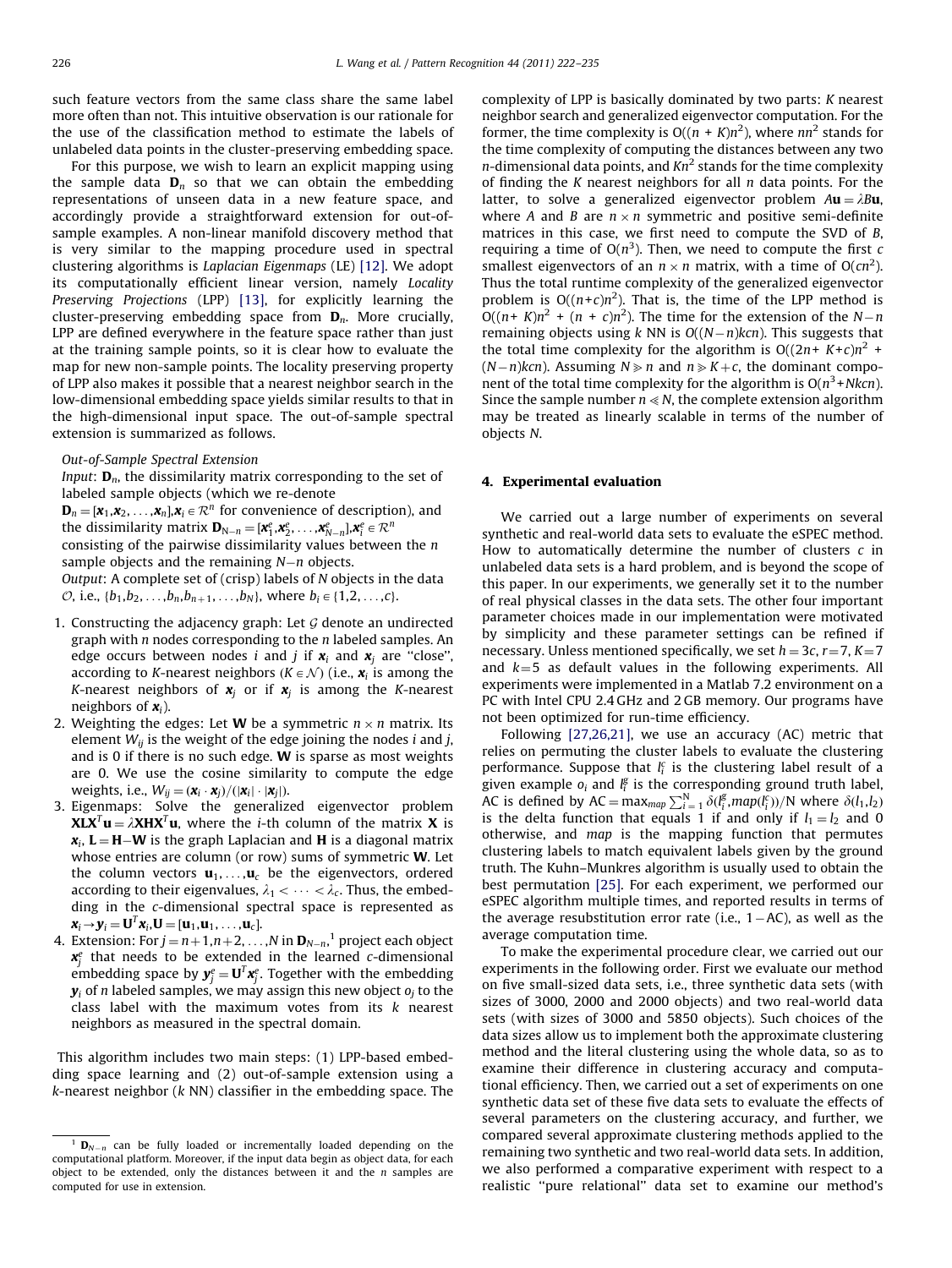<span id="page-5-0"></span>performance. Finally, we evaluated our method using several larger data sets, including three high-resolution images with sizes of  $N=154,401$  pixels, one synthetic data set with a size of  $N=3,000,000$  objects and clustering of one real-world MRI data set with a size of  $N=1,132,545$ .

#### 4.1. Results on small synthetic data sets

We begin with several synthetic data sets of different types and sizes to measure the clustering difference between the output of the literal clustering method and the output of our approximate clustering method. These synthetic data sets include (almost) linearly and non-linearly separable clusters, and combinations thereof (see their scatter plots in the left column of Fig. 2). (1) Data set I, 5-Gaussian, was generated from a mixture of five bi-variate normal distributions, i.e., spherical shapes. The size of this data set  $(c=5)$  was N = 3000, and the number of objects in each group was, respectively, 600, 600, 900, 600, and 300. (2) Data set II, 2-HalfMoon, was composed of two half-moon-like patterns, i.e., manifold shapes. The size of this data set  $(c=2)$  was N=2000, with 1000 points in each cluster. (3) Data set III, 2-Gaussian + 1-HalfMoon, was generated from a combination of a mixture of two bi-variate normal distributions and one half-moon-like pattern. The size of this data set  $(c=3)$  was N=2000, including 1000 points for the half-moon pattern and 500 points for each of the two Gaussian shapes.

We computed pairwise dissimilarity matrices  $D_N$  with the Euclidean distance as inputs to our algorithm. For each data set, we tried multiple sampling rates (i.e., the ratio between the sample size and the total data size,  $n/N$ ). It should be noted that the use of the sampling rate is only for description consistency and convenience. It might be better to simply use the sample size  $n$ , not  $n/N$ , in order to avoid the possible misunderstanding that the sampling rate represents the scalability. Actually, the ideal sample size *n* depends only on the structure of the data including the number of clusters  $c$  and their distributions, rather than the data size N. That is, the necessary sample size is basically fixed to



Fig. 2. Results on synthetic data sets: data sets (left), average error rates vs. sampling rates (middle), and average computation times vs. sampling rates (right).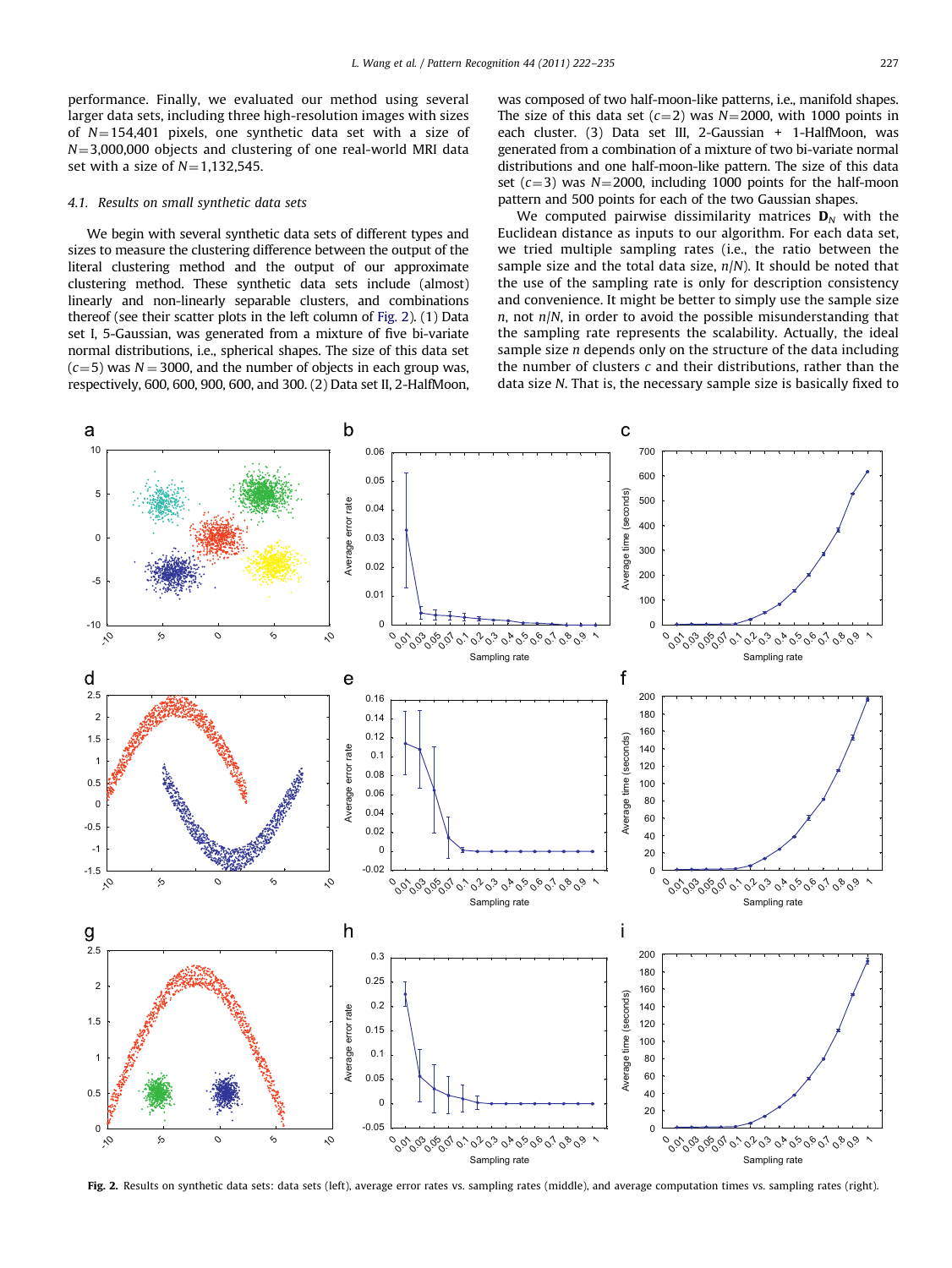

Fig. 3. Example images: (a) the USPS digits data set and (b) the Yale-B face data set with pose and illumination variations.

sufficiently encode the structure of the underlying data, and so it can remain unchanged regardless of the real data size. For each sampling rate, 100 trials were made. For each experiment, we computed the average error rates (AER) of clustering based on the known cluster memberships, as well as the average computation time (ACT) consumed by the whole clustering procedure, as shown in [Fig. 2.](#page-5-0) It shows that:

- Our method can achieve a good approximation, sometimes with the same accuracy as the literal solution with the sampling rate of 1. Moreover, these estimates are obtained using only a small fraction of the data (see  $(b)$ ,  $(e)$  and  $(h)$ ), and in much less time (up to several hundred times faster, as shown in  $(c)$ ,  $(f)$  and  $(i)$ ).
- For more complex-shaped clusters, more samples (or larger sampling rates) are generally required to obtain stable results (see [Fig. 2](#page-5-0) (middle)). For Data Set III, the required sampling rate is 0.2; for Data Set II, the required sampling rate is 0.1; and for Data Set I, the required sampling rate is 0.07 (note that above 0.07, the average error rates are very close to that of the dense problem).
- When the sampling rate (or say the number of samples) is sufficient, the accuracy curve remains flat as the sample size further increases, but the computation time increases drastically (as shown by [Fig. 2](#page-5-0) (middle) and (right)).

These numerical experiments suggest that the strategy of first grouping a small number of data items and then classifying the outof-sample instances in the spectral domain can obtain essentially the same results as the literal approach in much less time. This demonstrates that our method achieves acceleration, with little loss of accuracy when compared to the literal clustering approach.

## 4.2. Results on small real-world data sets

Next we consider the USPS Digits data and Yale-B Face data sets, both of which have been widely used for testing classification methods in the pattern recognition community. (1) The USPS digits data set consists of 16  $\times$  16 gray-scale images of hand-written digits scanned from envelopes by the U.S. Postal Service.<sup>2</sup> Some example images are shown in Fig. 3(a). We wish to distinguish between the digits "0"-"9" using the USPS data set. In our experiment, we used all digits, with 300 examples of each digit ( $N=3000$  images in total). Each image was converted into a 256-dimensional (i.e.,  $16\times16)$ vector representation in row-major order. Linear principal component analysis (PCA) was then used as a pre-processing step to reduce the input dimensionality from 256 to 148 (accounting for 98% of the variance). (2) The Yale-B face data set<sup>3</sup> contains single light source images of 10 different subjects, each seen under 576 viewing conditions (9 poses  $\times$  64 illumination conditions). For every subject in a particular pose, an image with ambient (background) illumination was also captured. Hence, the total number of images is  $N = 576 \times 10 + 9 \times 10 = 5850$ . Some sample images are shown in

Fig. 3(b). We wish to group human faces by person using the Yale-B data set. In our experiments, we used images of 10 individuals, and down-sampled each original image to  $30 \times 40$  pixels, producing a 1200-dimensional (i.e.,  $30 \times 40$ ) vector representation in row-major order. PCA was then applied to reduce the input dimensionality of the images from 1200 to 294 (accounting for 98% of the variance).

For each of these two image data sets, we computed a pairwise dissimilarity matrix using Euclidean distance to act as the input to our algorithm. We set the number of clusters to  $c=10$  corresponding to 10 different subjects in the Yale-B data set (i.e., individuals 1–10) and  $c=10$  corresponding to 10 different digits in the USPS data set (i.e., digits "0"-"9"). For each case, we applied our algorithm 25 times for each of various sampling rates. The AERs and ACTs on these two image data sets are shown in [Fig. 4.](#page-7-0)

From [Fig. 4](#page-7-0), it can be seen that, when the samples are sufficient, the results using clustering on a small number of samples plus out-of-sample extension are generally close or comparable to those using the full set of examples in the data set, but in much less time, which is basically consistent with the results for synthetic data sets. More interestingly, some results using a small number of samples outperform those of the literal method using full samples for the Yale-B face database. This is probably because a small portion of representative samples may be enough to effectively reveal the complete structure of the complete data set, while the introduction of more (or possibly noisy) data will have a slightly negative influence on the use of the algorithm. In addition, irrelevant dimensions in the highdimensional image data (still 294 dimensions after PCA) can affect the selective sampling results from the pairwise relational matrix (constructed in the original high-dimensional input space), and confuse clustering algorithms by hiding clusters in noisy data.

# 4.3. Parameter evaluation

As stated before, we use the default parameter settings for the above experiments. How to set such parameters in an optimal manner remains challenging. To examine their effects on accuracy, we performed a group of parameter evaluation experiments. Here we used the third synthetic data set (i.e., 2-Gaussian + 1-HalfMoon), and chose three sampling rates of 0.01, 0.05 and 0.1 (i.e.,  $n=20, 100$ ) and 200) for these experiments. Each time, we changed one of the parameters according to its potential range, while keeping the remaining ones unchanged. For  $n=20$ , we select h to change over 1– 15, while r, k and K varying over 1–7. For  $n = 100$  we varied h, r, k and K over 1–25, and for  $n=200$ , we varied h, r, k and K over 1–50. The determination of such parameter ranges is obtained by the assumption that the approximate numbers of the sampled objects in each of the three clusters are expected to be  $n/2$ ,  $n/4$  and  $n/4$ (according to their real cluster sizes). For each group of parameter settings, we performed our algorithm 50 times, and computed the average of the resulting clustering accuracies. The results of parameter evaluation are shown in [Fig. 5](#page-8-0), from which we can see:

 The sample size has the greatest influence on the clustering accuracy compared to other parameters (see those curves with different colors, i.e., green curves generally have the lowest

[http://www.cs.toronto.edu/](http://www.cs.toronto.edu/<mml:math altimg=)  $\sim$  [roweis/data.html](http://www.cs.toronto.edu/<mml:math altimg=)

<sup>3</sup> [http://markus-breitenbach.com/machine\\_learning\\_data.php](http://markus-breitenbach.com/machine_learning_data.php)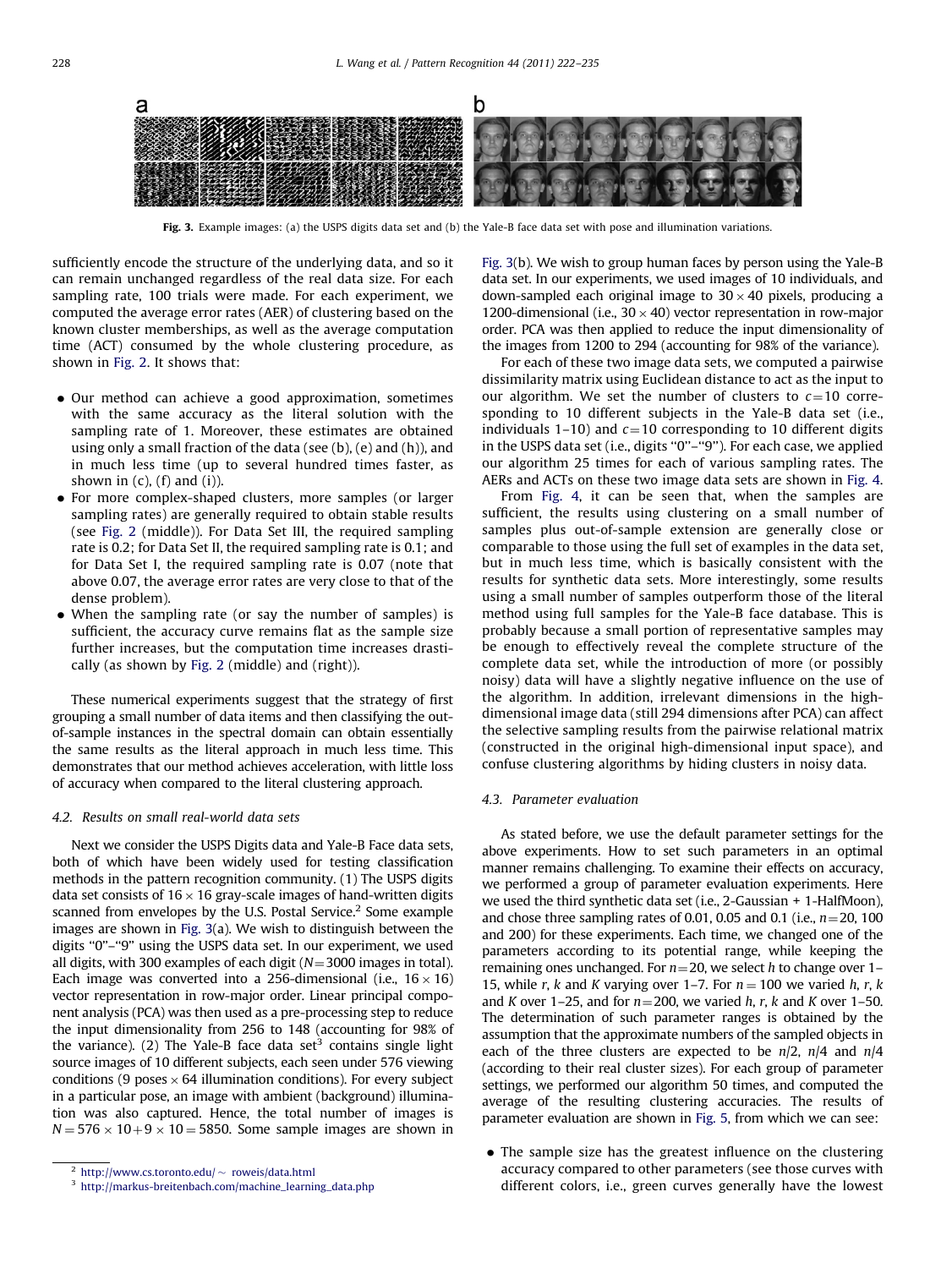<span id="page-7-0"></span>

Fig. 4. Results in terms of AERs and ACTs on real-world image data sets: the USPS digit data set (top) and Yale-B face data set (bottom).

clustering errors with quite small variances). In addition, for very small (or insufficient) sample sizes (e.g.,  $n=20$ ), these four parameters have very different effects on the results, especially  $r$  and  $k$  (which are critical for sample clustering and thus outof-sample extension).

- For h, when the sample size is insufficient (e.g.,  $n = 20$ ), an increase in h will naturally decrease the clustering error. When the sample size is closer to being sufficient, the results basically remain steady even as  $h$  increases further. For  $K$ , basically, when it is larger than 3, the results tend to be stable.
- $\bullet$  For k, the results become much steadier as  $k$  increases from the nearest-neighbor classifier (i.e.,  $k=1$ ) to the larger values of k.
- $\bullet$  The results are somewhat sensitive to r. This is not surprising because r determines the quality of the sample clustering directly which has a continuous influence on the out-of-sample extension (and thus the overall clustering accuracy). The experiments on this data set show that it may be set in a narrow range of smaller values (e.g.,  $3-8$ ), which is consistent with the common concern that it is better to choose a value that is not too large for better preserving the locality of each data point.

In summary, as expected, the sample size is a dominant factor in determining the algorithm performance. The parameters  $h$ ,  $k$  and  $K$  are easily chosen over a wider range of values. However, we should be more careful in choosing a suitable r because it controls the degree of locality of each example. Empirical experiments show that  $r=7$  performs well on all the used data sets in [\[9\].](#page-12-0) Though our experiment also shows that  $r$  has its best effect for a relatively small range, e.g.,  $3-8$ , it is plausible that this range might vary because of different geometric structures and properties of the data sets to be analyzed.

## 4.4. Comparison of approximate clustering methods

To further examine the performance of eSPEC, we compared it to the three existing approximate clustering approaches, namely eNERF with progressive sampling (PS, [\[3\]\)](#page-12-0), eNERF with selective sampling (SS, [\[22\]\)](#page-12-0) and the spectral grouping method based on the Nyström approximation  $[11]$ . We re-implemented and tested the three methods on the remaining two synthetic data sets I and II (i.e., 5-Gaussian and 2-halfMoon), and two real image data sets (i.e., USPS and Yale-B), for this comparative experiment. Note that in [\[11\],](#page-12-0) Fowlkes et al. used random sampling and a global scale parameter to construct the affinity matrix. For the method based on the Nyström approximation in  $[11]$ , we specially used the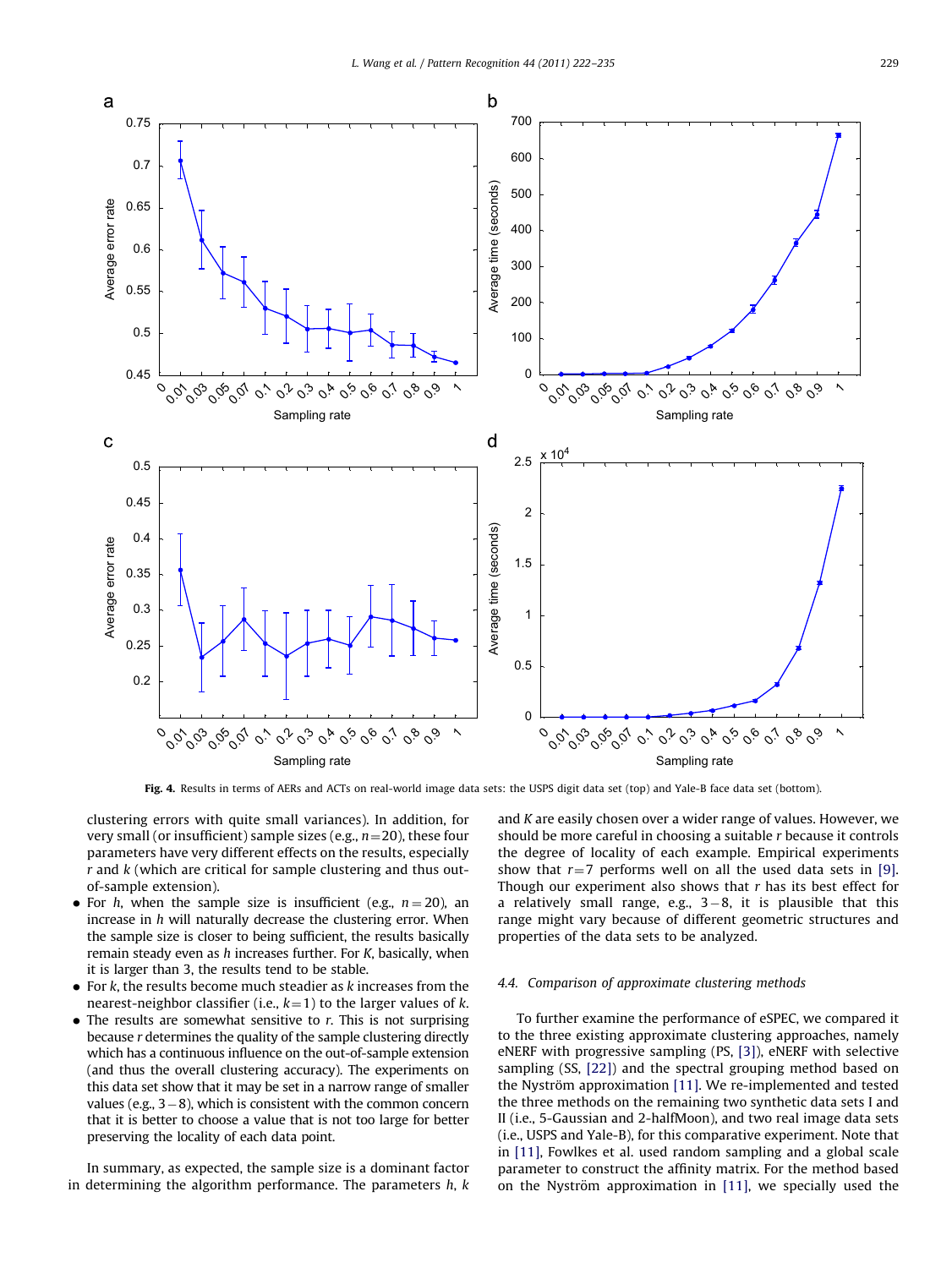<span id="page-8-0"></span>

Fig. 5. Evaluation of key algorithmic parameters. (a)  $r = 7$ ,  $K = 5$ , (b)  $h = 9$ ,  $K = 7$ ,  $k = 5$ , (c)  $h = 9$ ,  $r = 7$ ,  $k = 5$ . (d)  $h = 9$ ,  $r = 7$ ,  $K = 7$ .

same selective sampling scheme and local scaling scheme (as used in eSPEC) for obtaining as fair a comparison as possible. The number of clusters was set to the number of real physical classes for all algorithms considered. For eNERF (either PS or SS), we used the following parameter values (see [\[3\]](#page-12-0) for detailed definitions): number of DF candidates  $H = N$  for PS and  $NN = N$  for SS; number of DFs  $h = 3c$ ; the fuzzy weighting constant  $m = 2$ , and the stopping tolerances were for LNERF  $\varepsilon_L = 0.00001$  and for xNERF,  $\varepsilon_{x} = 0.001$ . For PS, we set the following additional parameters: divergence acceptance threshold  $\varepsilon_{PS} = 0.80$ ; number of histogram bins  $b = 10$ ; initial sample percentage  $p = 10\%$ ; and incremental sample percentage  $p = 1%$ . According to the above parameter evaluation results, we use  $h = 3 \cdot c, k = 5$  and  $K = 7$  for eSPEC. For both eSPEC and the method based on the Nyström approximation, the results could depend on the selection of a local scale parameter  $r$ . Here we tested a suitable range of  $r$  for both of them, and reported the best results. For each method, we performed 25 trials at the sampling rates of 0.01, 0.03, 0.05, 0.07, 0.1 and 0.2, and the results in terms of AERs and ACTs are, respectively, shown in [Fig. 6,](#page-9-0) from which we can conclude that:

- Both the eSPEC and Nyström methods apparently outperform the eNERF-based methods (except for the similar results on the simplest synthetic 5-Gaussian data). Although eNERF with either PS or SS requires the least time among these compared methods, both eNERF methods have significantly lower accuracy than either eSPEC or the method in [\[11\]](#page-12-0).
- For synthetic data sets (see (a) and (b)), the Nyström method performs a little better than the eSPEC method in clustering accuracy, but requires longer (for 5-Gaussian) or very similar (for 2-HalfMoon) time. Note that the clustering error rates of both methods are themselves very small for these two small data sets. In particular, the advantage of the Nyström method over eSPEC in

accuracy on the 5-Gaussian data and in computation time on the 2-HalfMoon data is almost negligible.

 eSPEC performs better than the other three methods in terms of accuracy when the required sampling rate is above 0.03, especially for the two real image data sets (see (c) and (d)). Overall, the Nyström method is worse than eSPEC in both the accuracy and computational efficiency. Again, the eNERF methods have poor clustering accuracy, especially for non-Gaussian data sets, though they are computationally more efficient.

In summary, the eSPEC algorithm is far superior to both eNERF methods. Although the Nyström approximation is a well-studied method based on a theory how the Gram matrix can be approximated by a few eigenvectors of a sub-matrix, empirical results still show that our method is competitive compared to the method based on the Nyström approximation in terms of both computation time and accuracy (see also the comparison results in terms of high-definition image segmentation in the following subsection). Theoretically, any methods based on sampling plus out-of-sample extension (such as our eSPEC) can work for arbitrarily large data sets, as long as the sampling and sample clustering can be performed, which is quite likely to be feasible in practice. However, for the Nyström method, it still involves multiplication of a large matrix depending on N and the c-means clustering, which naturally creates the problem of whether it can be performed on a truly very large data set. In this way, the eSPEC algorithm seems to be superior to the method based on the Nyström approximation in terms of scalability.

# 4.5. Results on a ''pure relational'' data set

In the previous series of experiments, the object vectors for the data sets used are available, so that we can construct the pairwise distance matrices as the input of our algorithm. In this section, we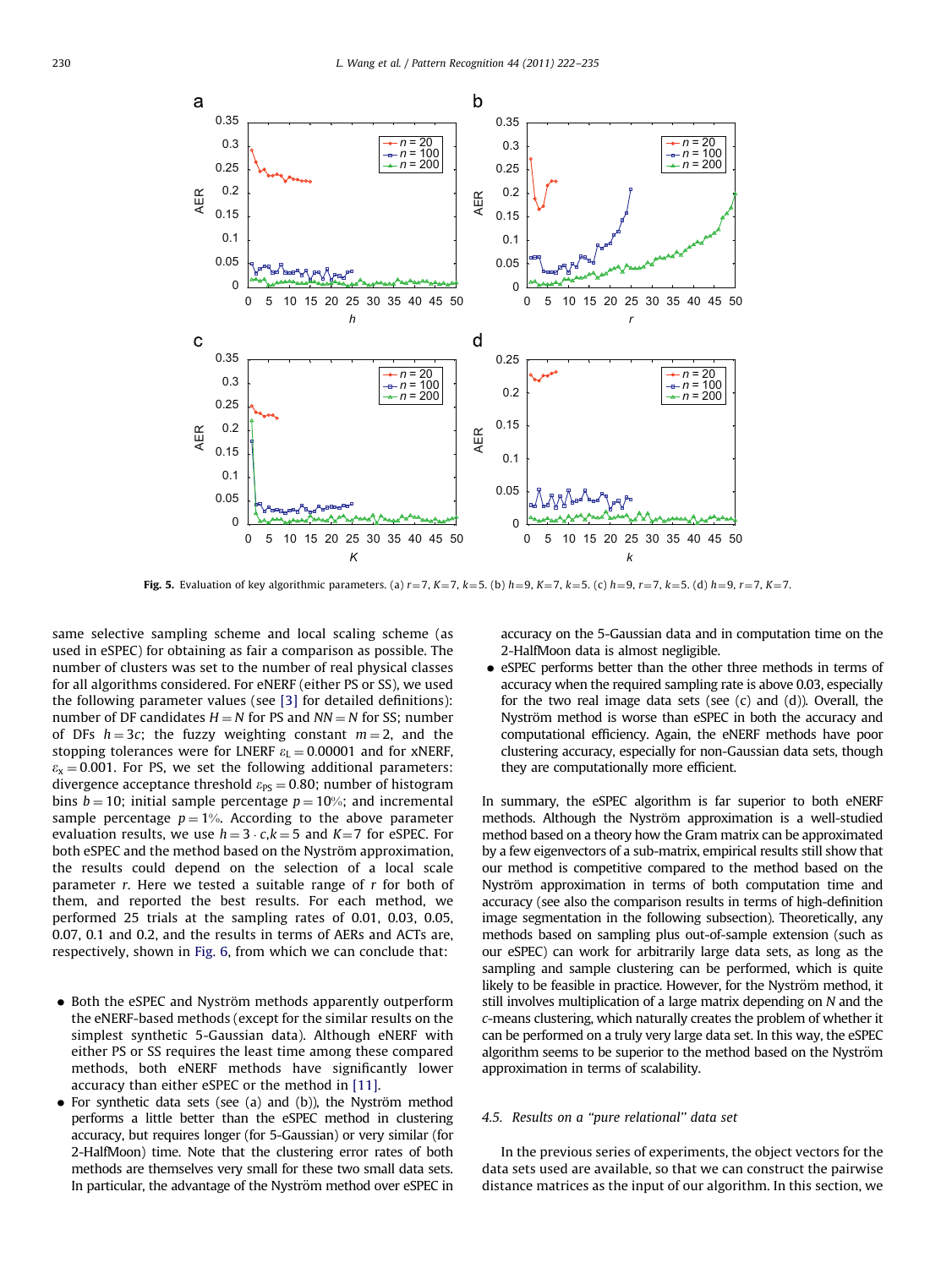# <span id="page-9-0"></span>a

| Average error rates          |        |        |        |        |        |        |        |  |
|------------------------------|--------|--------|--------|--------|--------|--------|--------|--|
| Sampling rate                | 0.01   | 0.03   | 0.05   | 0.07   | 0.1    | 0.2    | 0.49   |  |
| $SS + eNERF$                 | 0.0136 | 0.0021 | 0.0019 | 0.0018 | 0.0017 | 0.0016 |        |  |
| $PS + eNERF$                 | ۰      |        | ۰      | ۰      |        |        | 0.0016 |  |
| $SS + Nystrom$               | 0.0118 | 0.0031 | 0.0015 | 0.0015 | 0.0016 | 0.0016 |        |  |
| eSPEC                        | 0.0170 | 0.0032 | 0.0027 | 0.0024 | 0.0021 | 0.0016 |        |  |
| Average computation time (s) |        |        |        |        |        |        |        |  |
| Sampling rate                | 0.01   | 0.03   | 0.05   | 0.07   | 0.1    | 0.2    | 0.49   |  |
| $SS + eNERF$                 | 0.40   | 0.42   | 0.44   | 0.45   | 0.46   | 0.54   |        |  |
| $PS + eNERF$                 | ۰      |        |        | ۰      |        |        | 1.66   |  |
| $SS + Nvstrom$               | 2.05   | 2.77   | 3.20   | 4.04   | 5.38   | 15.66  |        |  |
| eSPEC                        | 1.58   | 1.95   | 2.46   | 3.12   | 4.71   | 20.11  |        |  |

# $\mathsf b$

| Average error rates |                              |       |       |       |       |       |                          |  |  |
|---------------------|------------------------------|-------|-------|-------|-------|-------|--------------------------|--|--|
| Sampling rate       | 0.01                         | 0.03  | 0.05  | 0.07  | 0.1   | 0.2   | 0.39                     |  |  |
| $SS + eNERF$        | 0.115                        | 0.110 | 0.104 | 0.103 | 0.103 | 0.103 | -                        |  |  |
| $PS + eNERF$        |                              |       |       | ۰     |       |       | 0.103                    |  |  |
| $SS + Nvstrom$      | 0.031                        | 0.001 | 0.000 | 0.000 | 0.000 | 0.000 | $\overline{\phantom{a}}$ |  |  |
| eSPEC               | 0.094                        | 0.042 | 0.019 | 0.005 | 0.001 | 0.000 | $\qquad \qquad -$        |  |  |
|                     | Average computation time (s) |       |       |       |       |       |                          |  |  |
| Sampling rate       | 0.01                         | 0.03  | 0.05  | 0.07  | 0.1   | 0.2   | 0.39                     |  |  |
| $SS + eNERF$        | 0.18                         | 0.18  | 0.19  | 0.19  | 0.21  | 0.21  | -                        |  |  |
| $PS + eNERF$        |                              | ۰     |       | ۰     |       | -     | 0.26                     |  |  |
| $SS + Nystrom$      | 0.61                         | 0.66  | 0.82  | 1.00  | 1.44  | 4.80  | $\overline{\phantom{a}}$ |  |  |
| eSPEC               | 0.62                         | 0.73  | 0.95  | 1.07  | 1.48  | 4.98  |                          |  |  |

# $\overline{C}$

| Average error rates          |       |       |       |       |       |                          |       |  |
|------------------------------|-------|-------|-------|-------|-------|--------------------------|-------|--|
| Sampling rate                | 0.01  | 0.03  | 0.05  | 0.07  | 0.1   | 0.2                      | 0.61  |  |
| $SS + eNERF$                 | 0.791 | 0.799 | 0.802 | 0.797 | 0.809 | 0.809                    |       |  |
| $PS + eNERF$                 |       |       | ۰     |       |       |                          | 0.811 |  |
| $SS + Nystrom$               | 0.588 | 0.570 | 0.553 | 0.553 | 0.545 | 0.545                    |       |  |
| eSPEC                        | 0.701 | 0.593 | 0.541 | 0.533 | 0.514 | 0.521                    |       |  |
| Average computation time (s) |       |       |       |       |       |                          |       |  |
| Sampling rate                | 0.01  | 0.03  | 0.05  | 0.07  | 0.1   | 0.2                      | 0.61  |  |
| $SS + eNERF$                 | 0.33  | 0.36  | 0.37  | 0.39  | 0.44  | 0.57                     |       |  |
| $PS + eNERF$                 |       |       | ۰     |       |       | $\overline{\phantom{a}}$ | 1.40  |  |
| $SS + Nystrom$               | 5.43  | 6.04  | 6.59  | 7.04  | 9.77  | 23.85                    |       |  |
| eSPEC                        | 2.75  | 3.15  | 3.67  | 4.41  | 6.21  | 22.50                    |       |  |

| Average error rates          |       |       |       |       |                          |        |                          |  |  |
|------------------------------|-------|-------|-------|-------|--------------------------|--------|--------------------------|--|--|
| Sampling rate                | 0.01  | 0.03  | 0.05  | 0.07  | 0.1                      | 0.2    | 0.66                     |  |  |
| $SS + eNERF$                 | 0.841 | 0.812 | 0.799 | 0.798 | 0.798                    | 0.798  | -                        |  |  |
| $PS + eNERF$                 |       |       |       |       | ۰                        |        | 0.798                    |  |  |
| $SS + Nystrom$               | 0.355 | 0.233 | 0.220 | 0.217 | 0.208                    | 0.202  | $\qquad \qquad -$        |  |  |
| eSPEC                        | 0.357 | 0.194 | 0.176 | 0.174 | 0.174                    | 0.220  | $\overline{\phantom{a}}$ |  |  |
| Average computation time (s) |       |       |       |       |                          |        |                          |  |  |
| Sampling rate                | 0.01  | 0.03  | 0.05  | 0.07  | 0.1                      | 0.2    | 0.66                     |  |  |
| $SS + eNERF$                 | 0.92  | 1.05  | 1.14  | 1.27  | 1.41                     | 2.01   |                          |  |  |
| $PS + eNERF$                 | -     |       |       |       | $\overline{\phantom{a}}$ |        | 2.50                     |  |  |
| $SS + Nvstrom$               | 11.50 | 13.35 | 19.01 | 22.89 | 39.14                    | 144.40 | $\overline{\phantom{a}}$ |  |  |
| eSPEC                        | 5.11  | 7.30  | 11.70 | 19.27 | 39.07                    | 143.86 | $\overline{\phantom{a}}$ |  |  |

d

Fig. 6. Comparison of several approximate clustering algorithms. (a) Synthetic Data Set I: 5-Gaussian. (b) Synthetic Data Set II: 2-HalfMoon. (c) USPS Digit Data Set. (d) Yale-B Face Data Set.

selected a ''pure relational'' data set that has been used elsewhere in the literature. Chicken Pieces Silhouettes Database in [\[38\]](#page-12-0) was used in this experiment. This data set consists of 446 images of chicken pieces, each of which belongs to one of five categories, representing wing (117), back (76), drumstick (96), thigh and back (61), and breast (96). A number of string edit distance matrices with respect to different configurations are made available for this data set. We selected the chickenpieces-norm20:0-AngleCostFunction60:0 matrix for our experiment. We applied our method and the spectral grouping method based on the Nyström approximation  $[11]$  to this distance matrix. For these two methods we used the same selective sampling for a fair comparison. For each method, we performed 50 trials at various sampling rates, and the results in terms of AER are shown in [Fig. 7.](#page-10-0) From [Fig. 7,](#page-10-0) it can be seen that the performance of our method tends to consistently improve as the sampling rate increases; whereas the performance of the Nyström method is not steady across different sampling rates. For lower sampling rates, the Nyström method performs better. In contrast, when the sampling rate is increased to include a sufficient number of samples, our method performs better. This behavior of the Nyström method seems to be the result of over-fitting when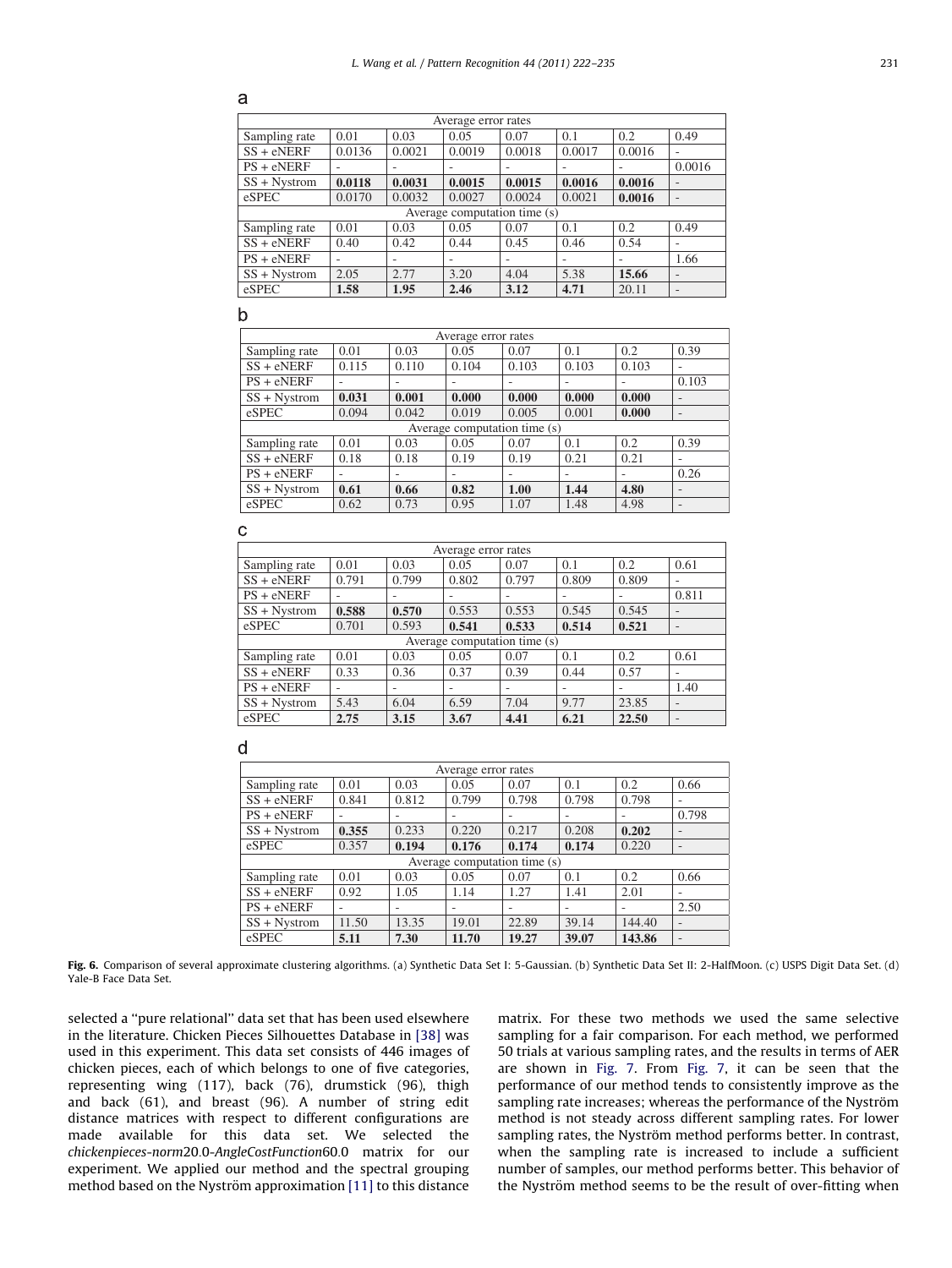<span id="page-10-0"></span>

Fig. 7. Average error rates on the Chicken Piece Silhouettes Database.

approximating the eigenvectors using more samples. We show later that the same behavior occurs in the image segmentation results. In contrast, our method does not result from this drawback.

components and one of them is merged with the region of the balcony, which is not meaningful in terms of visual perception; and in [Fig. 8](#page-11-0)(e), the region corresponding to the airplane is connected with a part of the background region.

#### 4.6. Results on high-definition image segmentation

We further applied eSPEC to relatively larger real-world data sets, i.e., the problem of high-resolution image segmentation, where it is generally infeasible to directly use the literal spectral clustering algorithm. In [\[11\]](#page-12-0), high-resolution image segmentation is also used to evaluate the approximate spectral grouping technique based on the Nyström approximation. Different visual features have been used to describe the affinities between image pixels, e.g., brightness, color, texture, proximity, or their fusion. Although the use of multiple cues may obtain better segmentation results, we just tried the brightness feature since our major concern is to demonstrate the performance of our approximate clustering algorithm in the application of image segmentation, and not purely image segmentation. [Fig. 8](#page-11-0) shows segmentation results on three  $481 \times 321$  images taken from the Berkeley database.<sup>4</sup> We set  $c=2$  or 3 for these three images according to the number of visually meaningful components, viz.,  $c=3$  for the house image, and  $c=2$  for the airplane and elephant images.

Running a spectral clustering algorithm on the whole image which contains  $N{=}481\times321{=}154$ , 401 pixels would be simply impractical using Matlab. For these images, the number of sampled pixels was empirically chosen to be 150 (less than 0.1% of the number of total pixels), considering that there are far fewer coherent groups (i.e.,  $c \ll N$ ) in a scene than pixels. We cannot measure the clustering error in this case because literal spectral clustering cannot be performed and the correct partition is not known. So, the best we can do for evaluation here is to resort to visual inspection of the segmentation results. In these three cases, our algorithm partitioned the images into meaningful components (see [Fig. 8](#page-11-0), in which pixels of each color in the segmented images represent one component). We also implemented the normalized cut algorithm with the Nyström approximation  $[11]$ on these images using the same number of samples. The results on the elephant image are similar to those of our method, but are worse than those of our method on the other two images. For example, in [Fig. 8\(](#page-11-0)b), the sky region is divided into two

# 4.7. Results on very large data sets

Next, we consider the application of our method to two very large data sets. One is a synthetic data set used in [\[22\],](#page-12-0) which is a set of  $N=3,000,000$  2D points drawn from a mixture of normal distributions (MND,  $c = 5$ ), and the other is a real-world data set used in [\[37\],](#page-12-0) which is a set of  $N=1,132,545$  3D objects derived from magnetic resonance image (MRI) data. Note that five clusters in the NMD data set are visually apparent, but there is a high level of mixing between outliers from components in the mixture. The MRI data set was created by concatenating 45 slices of MR images of the human brain of size 256  $\times$  256 from modalities T1, PD and T2. After air was removed, there are slightly more than 1 million examples (1,132,545 examples, three features).

Computing squared Euclidean distances between pairs of vectors yields a matrix **D**<sub>N</sub> with  $N \times (N-1)/2 = O(10^{12})$  dissimilarities for these two data sets. We are not able to calculate, load and process a full distance data matrix of this size. Here we use an approximate ''lookup table'' mode by just storing the object data set, accessing only the vectors needed to make a particular distance computation, and releasing the memory used by these vectors immediately after to avoid ''out of memory'' exceptions. If we had only the relational data, this would represent a very large (VL) clustering problem for the computing environment available. To avoid exhausting memory in Matlab, the processing was partitioned by calling the extension routine multiple times (depending on the chunk size), and each chunk was used to extend the partition for loaded objects. We set  $c=5$  for the NMD data set like [\[22\]](#page-12-0) and  $c=9$  for the MRI data set like [\[37\],](#page-12-0) and tried several different sample sizes, i.e.  $n=300$ , 450, 600, and 2500 (or sampling rates 0.00010, 0.00015, 0.00020, and 0.00083 for the NMD data set, and sampling rates 0.00026, 0.00040, 0.00053, and 0.0022 for the MRI data set). The whole eSPEC process took relatively longer for each case with different values of  $n$ , thus we only list the results with respect to one run per case in [Table 2.](#page-11-0)

For the NMD data set, we report the clustering accuracy by comparing the clustering labels obtained by the eSPEC method with the known labels, as well as the computation time. For the MRI data set, since we have no real labels, we cannot compute the clustering accuracy. Instead, we computed two indices for

 $^{\rm 4}$ [http://www.eecs.berkeley.edu/Research/Projects/CS/vision/grouping/seg](http://www.eecs.berkeley.edu/Research/Projects/CS/vision/grouping/segbench/) [bench/](http://www.eecs.berkeley.edu/Research/Projects/CS/vision/grouping/segbench/)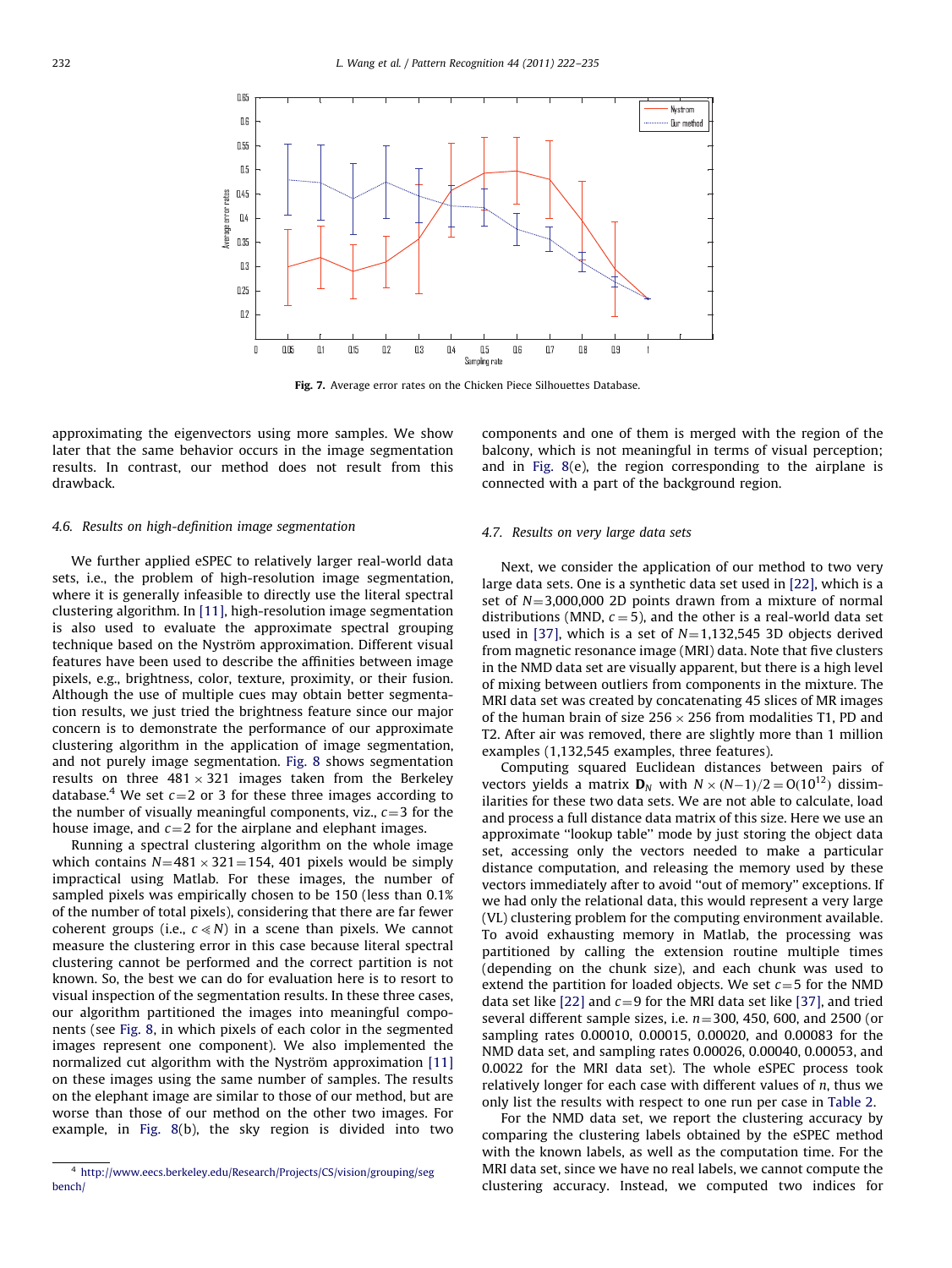<span id="page-11-0"></span>

Fig. 8. Image segmentation: original images (left), segmentation results of the Nyström method (middle) and segmentation results of our method (right).

Table 2 Results of eSPEC on two very large data sets (one run per case).

| Sample sizes              | $MND (N=3,000,000)$                  |                                       |                                      | MRI $(N=1,132,545)$              |                                       |  |
|---------------------------|--------------------------------------|---------------------------------------|--------------------------------------|----------------------------------|---------------------------------------|--|
|                           | Error rate                           | Time $(s)$                            | <b>ASW</b>                           | CHI $(10^6)$                     | Time $(s)$                            |  |
| 300<br>450<br>600<br>2500 | 0.0103<br>0.0073<br>0.0054<br>0.0062 | 13.002<br>14.892<br>27.331<br>363.860 | 0.4770<br>0.4713<br>0.5231<br>0.5675 | 1.522<br>1.707<br>1.813<br>1.856 | 4546.3<br>6936.0<br>9232.9<br>113,870 |  |

cluster validity, i.e., the average silhouette width (ASW) and the Calinski-Harabasz index (CHI) [\[4\],](#page-12-0) which are two commonly used measures of correspondence between a cluster structure and the data from which it has been generated, when the ground-truth labels are unavailable. Generally, the greater such measures, the better the clustering. From Table 2, it can be seen that all measures of error for the NMD data set are very small. This was certainly not an easy clustering problem, in terms of how well separated the clusters actually are. Though not exactly accuracy measures, the values of the two indices obtained on the MRI data set, to some extent, implicitly show the results to be satisfactory. In summary, the point here was to demonstrate the feasibility property of eSPEC on truly VL data, and these two examples demonstrated this.

# 5. Discussion and conclusion

Our contribution in this paper is a feasible and effective solution to the pairwise relational clustering of large data sets, in the ''sampling, clustering plus extension'' manner. The proposed solution is composed of three successive steps, namely selective sampling, sample clustering and out-of-sample spectral extension. A major innovation is an LPP-based out-of-sample extension strategy, which is critical to the algorithm's accuracy and efficiency. We treat the pairwise relational matrix between objects as a semantically meaningful vectorial representation, and use the sample submatrix to learn a graph embedding space. This elegantly converts out-of-sample extensions to label predictions in the embedding space, which is very similar to the mapping process in spectral clustering. This key step enables us to effectively handle irregular data structures and perform fast extension compared to traditional complex iterative procedures. It could be argued that the methodology combines several known techniques (i.e., our previously proposed selective sampling for sample selection and sample clustering using spectral clustering) with a new strategy of out-of-sample spectral extension. However, we believe that elegant and non-obvious combinations of methods are a worthwhile contribution to this challenging problem. In particular, extensive experimental results on synthetic and real-world data sets have shown that eSPEC is not only feasible for very large data sets, but is also faster when applied to large data sets without reduction in accuracy.

Accuracy and efficiency are two important factors in data clustering. Note that the sizes of the data sets in our experiments have been larger or the same as those used in previous methods [\[11,3,22\]](#page-12-0). Comparative results have also shown that our method performs better (or is highly comparable) to the three comparison methods in terms of accuracy. The computation time of our method is higher than that of the eNERF methods, but comparable to the method based on the Nyström approximation. Fortunately, in most cases our method does not require a large sampling rate to obtain good results, thus leading to somewhat lower computational costs. Theoretically, the computation time of our method is dependent on the sample size n, but is linear to the data size N. To summarize, eSPEC provides the best tradeoff between accuracy and efficiency amongst these four methods.

How to automatically and effectively set several specific parameters of our algorithm is potential for future work. In SS, we need to specify the parameters  $h$  and  $n$ . As discussed before,  $h$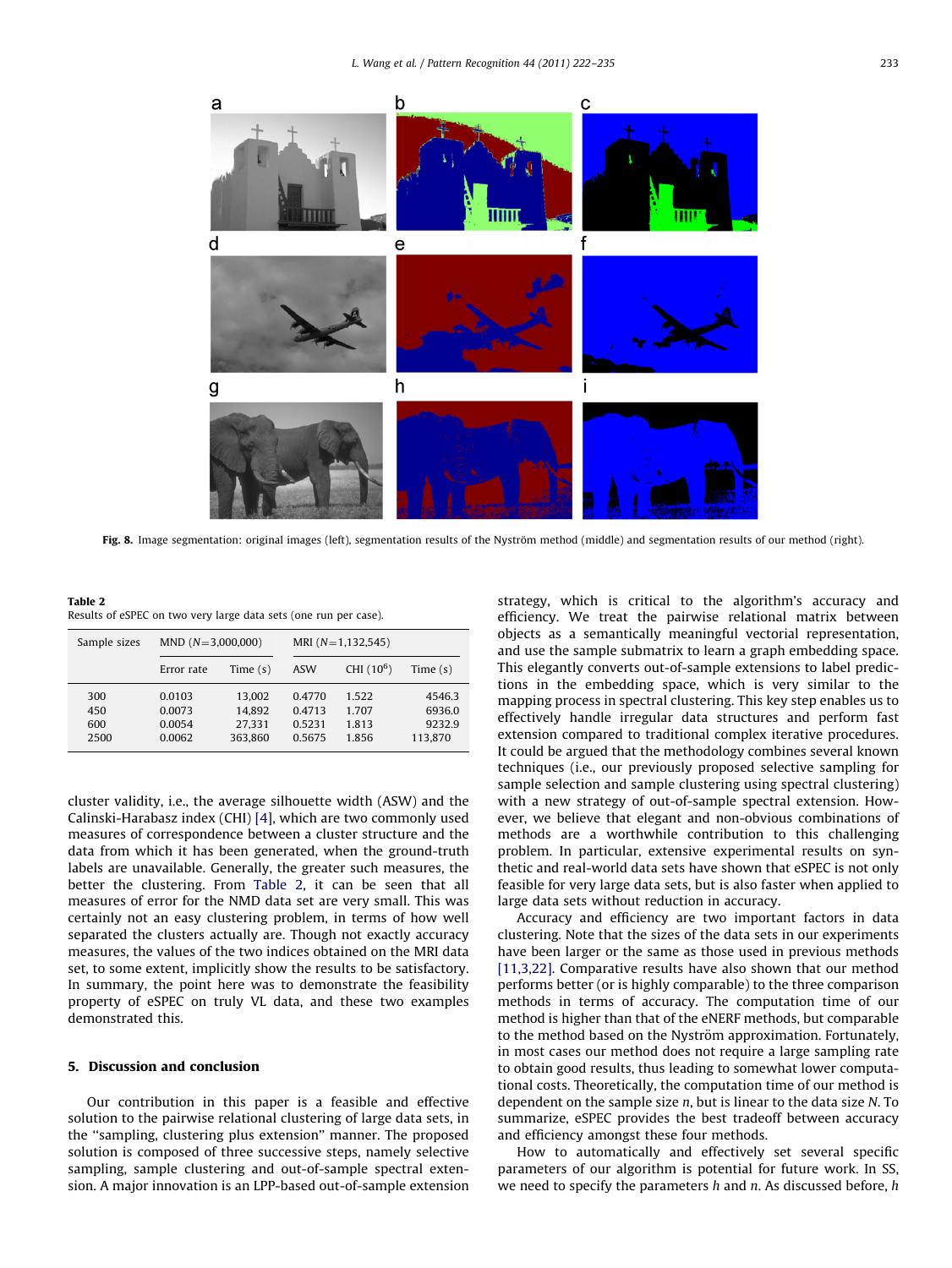<span id="page-12-0"></span>should be generally greater than  $c$  so that we do not miss any clusters and accurately capture the unknown shape of the clusters which can potentially be quite complex. Increasing the sample size n would be beneficial to the learning of the spectral embedding space, and hence spectral extension. But how to select a suitable  $n$  is indeed a difficult problem. Although we cannot offer an optimal solution to this problem, an accepted rule of thumb is to set  $n$  to an appropriate size according to the value of c so as to make sure that the sample includes enough examples from each cluster. At the same time, the sample size  $n$ must be manageable to ensure that spectral clustering of the sample can be performed on the available computing platform. It is possible to perform the algorithm multiple times using different sampling rates so as to finally select a sampling rate that is able to achieve the best accuracy. For the  $r$ ,  $k$  and  $K$ parameters in spectral clustering and extension, experiments show that both  $k$  and  $K$  can easily be set in a relatively wide range, while r needs to be set to a small value for preserving "locality". Compared with the sample size, there are far more examples that need to be extended (i.e.,  $N-n \ge n$ ). Thus, the smaller the k in the k-NN classifier, the more computationally efficient the extension algorithm.

# References

- [1] J.M. Buhmann, Data Clustering and Learning, in: M.A. Arbib (Ed.), The Handbook of Brain Theory and Neural Networks, 1995, pp. 278–281.
- [2] P. Drineas, R. Kannan, M. Mahoney, Fast Monte Carlo algorithms for matrices II: computing a low-rank approximation to a matrix, SIAM Journal on Computing 36 (1) (2006) 158–183.
- [3] J. Bezdek, R. Hathaway, J. Huband, C. Leckie, R. Kotagiri, Approximate clustering in very large relational data, International Journal of Intelligent Systems 21 (2006) 817–841.
- [4] R. Xu, D. Wunsch II, Survey of clustering algorithms, IEEE Transactions on Neural Networks 16 (3) (2005) 645–678.
- [5] A. Ng, M. Jordan, Y. Weiss, On spectral clustering: analysis and an algorithm, in: Proceedings of the Advances in Neural Information Processing Systems, 2002.
- [6] J. Shi, J. Malik, Normalized cuts and image segmentation, IEEE Transactions on Pattern Analysis and Machine Intelligence 22 (8) (2000) 888–905.
- [7] T. Hofmann, J. Buhmann, Pairwise data clustering by deterministic annealing, IEEE Transactions on Pattern Analysis and Machine Intelligence 19 (1997) 1–14.
- [8] V. Roth, J. Laub, M. Kawanabe, J. Buhmann, Optimal cluster preserving embedding of nonmetric proximity data, IEEE Transactions on Pattern Analysis and Machine Intelligence 25 (12) (2003) 1540–1550.
- [9] L. Zelnik-Manor, P. Perona, Self-tuning spectral clustering, in: Proceedings of the Advances in Neural Information Processing Systems, 2004.
- [10] M. Pavan, M. Pelillo, Efficient out-of-sample extension of dominant-set clusters, in: Proceedings of the Advances in Neural Information Processing
- Systems, 2004. [11] C. Fowlkes, S. Belongie, F. Chung, J. Malik, Spectral grouping using the Nyström method, IEEE Transactions on Pattern Recognition and Machine Intelligence 26 (2) (2004) 214–225.
- [12] M. Belkin, P. Niyogi, Laplacian eigenmaps and spectral techniques for embedding and clustering, in: Proceedings of the Advances in Neural Information Processing Systems, 2002.
- [13] X. He, P. Niyogi, Locality preserving projections, in: Proceedings of the Advances in Neural Information Processing Systems, 2003.
- [14] Y. Bengio, J. Paiement, P. Vincent, O. Delallean, N. Roux, M.Ouimet, Out-ofsample extensions for LLE, Isomap, MDS, eigenmaps, and spectral clustering,

in: Proceedings of the Advances in Neural Information Processing Systems, 2004.

- [15] S. Roweis, L. Saul, Nonlinear dimensionality reduction by locally linear embedding, Science 290 (5500) (2000) 2323–2326.
- [16] T. Zhang, R. Ramakrishnan, M. Livny, BIRCH: an efficient data clustering method for very large databases, in: Proceedings of the ACM International Conference on Management of Data, 1996, pp. 103–114.
- [17] S. Guha, R. Rastogi, K. Shim, CURE: an efficient clustering algorithm for large databases, in: Proceedings of the ACM International Conference on Management of Data, 1998, pp. 73–84.
- [18] R. Hathaway, J. Bezdek, Extending fuzzy and probabilistic clustering to very large data sets, Computational Statistics and Data Analysis 51 (2006) 215–234.
- [19] C. Gupta, R. Grossman, GenIc: a single pass generalized incremental algorithm for clustering, in: Proceedings of the SIAM International Conference on Data Mining, 2004, pp. 22–24.
- [20] P. Domingos, G. Hulten, A general method for scaling up machine learning algorithms and its application to clustering, in: Proceedings of the International Conference on Machine Learning, 2001, pp. 106–113.
- [21] H.Z. Ning, W. Xu, Y. Chi, Y. Gong, T.S. Huang, Incremental spectral clustering with application to monitoring of evolving blog communities, in: Proceedings of the SIAM International Conference on Data Mining, 2007.
- [22] L. Wang, J. Bezdek, C. Leckie, R. Kotagiri, Selective sampling for approximate clustering of very large data sets, International Journal of Intelligent Systems 23 (3) (2008) 313–331.
- [23] H. Frigui, C. Hwang, Adaptive concept learning through clustering and aggregation of relational data, in: Proceedings of the SIAM International Conference on Data Mining, 2007.
- [24] L. Wang, D. Suter, Learning and matching of dynamic shape manifolds for human action recognition, IEEE Transactions on Image Processing 16 (6) (2007) 1646–1661.
- [25] L. Lovasz, M. Plummer, Matching Theory, Akadémiai Kiadó, North-Holland, Budapest, 1986.
- [26] W. Xu, X. Liu, Y. Gong, Document clustering based on non-negative matrix factorization, in: Proceedings of the ACM SIGIR Conference on Information Retrieval, 2003.
- [27] D. Cai, X. He, J. Han, Document clustering using locality preserving indexing IEEE Transactions on Knowledge and Data Engineering 17 (2) (2005) 1624–1637.
- [28] L. Zelnik-Manor, M. Irani, Event-based analysis of video, in: Proceedings of the International Conference on Computer Vision and Pattern Recognition, vol. 2, 2001, pp. 123–130.
- [29] F. Porikli, Learning object trajectory patterns by spectral clustering, in: Proceedings of the International Conference on Multimedia and Expo, vol. 2, 2004, pp. 1171–1174.
- [30] M. Filippone, F. Camastra, F. masulli, S. Rovetta, A survey of kernel and spectral methods for clustering, Pattern Recognition 41 (2008) 176–190.
- [31] C. Ding, X. He, H. Zha, M. Gu, H.D. Simon, A min–max cut algorithm for graph partitioning and data clustering, in: Proceedings of the IEEE International Conference on Data Mining, 2001, pp. 107–114.
- [32] G. John, P. Langley, Static versus dynamic sampling for data mining, in: Proceedings of the International Conference on Knowledge Discovery and Data Mining, 1996.
- [33] F. Provost, D. Jensen, T. Oates, Efficient progressive sampling, in: Proceedings of the International Conference on Knowledge Discovery and Data Mining, 1999, pp. 23–32.
- [34] R.B. Cattell, A note on correlation clusters and cluster search methods, Psychometrika 9 (3) (1944) 169–184.
- [35] H.P. Kriegel, P. Kröger, A. Pryakhin, M. Schubert, Effective and efficient distributed model-based clustering, in: Proceedings of the International Conference on Data Mining, 2005.
- [36] M. Klusch, S. Lodi, G.L. Moro, Distributed clustering based on sampling local density estimates, in: Proceedings of the International Conference on AI, 2003, pp. 485–490.
- [37] P. Hore, L.O. Hall, D.B. Goldgof, Single pass fuzzy C means, in: Proceedings of the International Conference on Fuzzy Systems, 2007.
- [38] B. Spillmann, Description of the distance matrices, Institute of Computer Science and Applied Mathematics, University of Bern, 2004.

Liang Wang obtained the Ph.D. degree from the National Laboratory of Pattern Recognition, Institute of Automation, Chinese Academy of Sciences, in 2004. He was then with the Imperial College London, UK, and Monash University, Australia. Since 2007, he has been with the Department of Computer Science and Software Engineering, the University of Melbourne, Australia. He serves as a program committee member of many international conferences, as well as Co-chairing several international workshops. Currently he is an Associate Editor of IEEE Transactions on System, Man and Cybernetics—Part B (IEEE T-SMCB), International Journal of Image and Graphics (IJIG), Signal Processing, and Neurocomputing, and is a Guest Editor for three special issues in IEEE TSMC-B, Pattern Recognition Letters (PRL) and the International Journal of Pattern Recognition and Artificial Intelligence (IJPRAI). He has widely published in major international journals and conferences such as TPAMI, TIP, TKDE, TCSVT, CVIU, PR, ICDM, ICCV and CVPR. His main research interest includes pattern recognition, computer vision, image and video processing, machine learning, and data mining.

Christopher Leckie received the B.Sc. degree in 1985, the B.E. degree in Electrical and Computer Systems Engineering (with first class honours) in 1987, and the Ph.D. degree in Computer Science in 1992, all from Monash University, Australia. He joined Telstra Research Laboratories in 1988, where he conducted research and development into artificial intelligence techniques for various telecommunication applications. In 2000, he joined the University of Melbourne, Australia, where he is currently an Associate Professor with the Department of Computer Science and Software Engineering. His research interests include using artificial intelligence for network management and intrusion detection, and data mining techniques such as clustering.